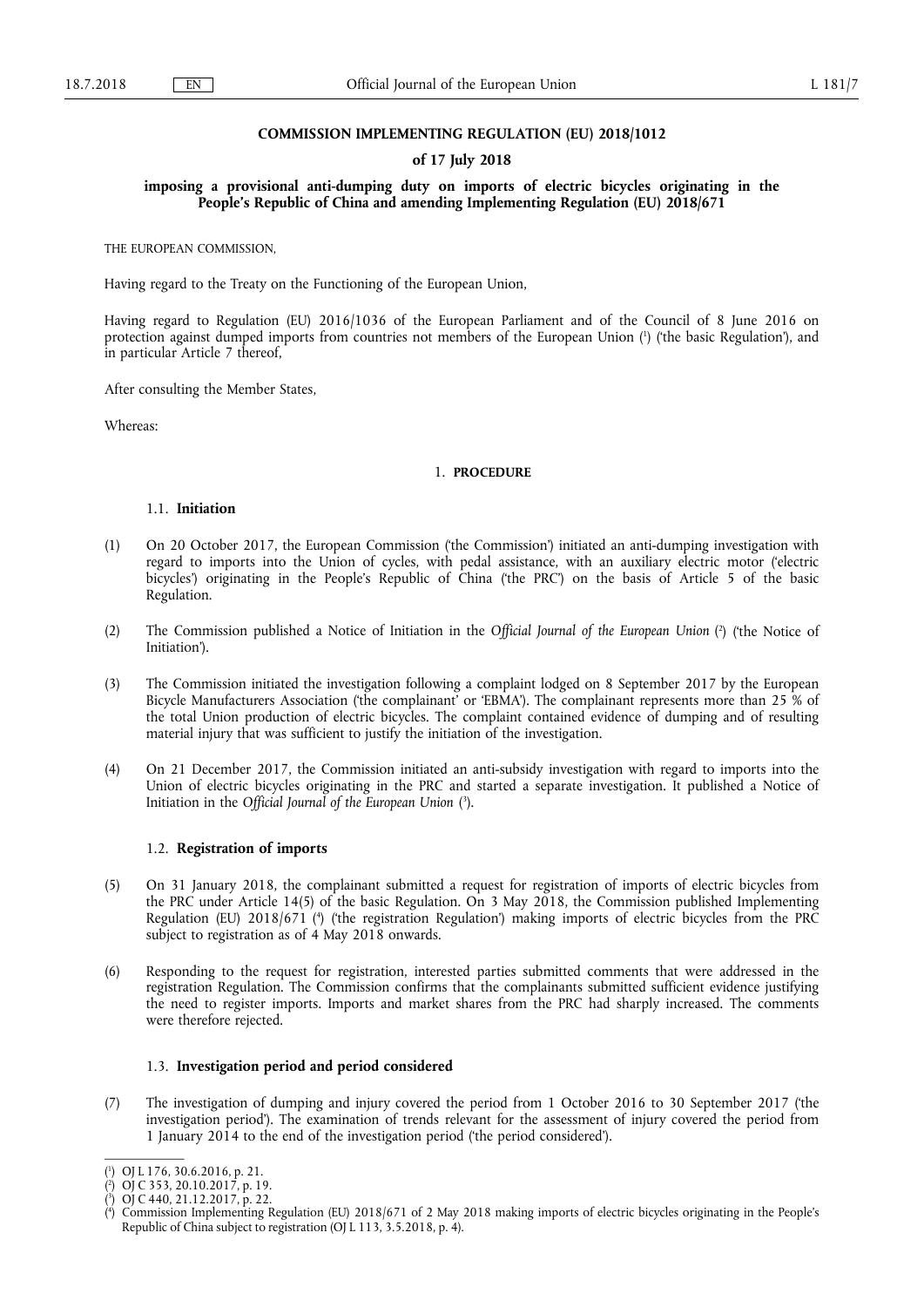## 1.4. **Interested parties**

- (8) In the Notice of Initiation, the Commission invited interested parties to contact it in order to participate in the investigation. In addition, the Commission specifically informed the complainants, other known Union producers, the known exporting producers and the authorities of the PRC, and known importers about the initiation of the investigation and invited them to participate.
- (9) Interested parties had an opportunity to comment on the initiation of the investigation and to request a hearing with the Commission and/or the Hearing Officer in trade proceedings.
- (10) In the Notice of Initiation, the Commission informed interested parties that it had provisionally chosen Switzerland as a market economy third country ('analogue country') within the meaning of Article 2(7)(a) of the basic Regulation. Interested parties had an opportunity to comment and to request a hearing with the Commission and/or the Hearing Officer in trade proceedings.
- (11) Some of the interested parties supporting the complaint requested confidential treatment of their identities in fear of retaliation, as they purchase certain parts of their electric bicycles in the PRC. The Commission granted their requests after an assessment of the arguments brought forward.
- (12) The China Chamber of Commerce for Import and Export of Machinery and Electronic products ('CCCME'), and the Collective of European Importers of Electric Bicycles ('CEIEB'), both representing several interested parties, submitted comments after the initiation of the proceeding.
- (13) The CCCME argued that the reasons for which the Commission granted confidential treatment to the identity of some of the interested parties supporting the complaint were both insufficient and unfounded. According to the CCCME, some of the members of the Union Industry import complete electric bicycles from the PRC and thus, in light of Article 4(1)(a) of the basic Regulation, may be precluded from being considered as members of the Union Industry. The CCCME pointed out that confidential treatment of the identity of some of the interested parties precludes the exporting producers from properly examining the standing in this case.
- (14) In a similar vein, the CEIEB argued that the complaint does neither contain a list of all known Union producers of the like product, nor the volume and value produced by these producers. The Commission rejected this claim. The complaint contained a list of known producers in the Union (<sup>1</sup>), as well as their total production volume (<sup>2</sup>). The CEIEB was, accordingly, able to assess the list of known Union producers of the like product.
- (15) This information allowed the CEIEB to identify that two companies listed as Union producers are also importing the product under investigation from the country concerned. It is therefore clear that the CEIEB could fully exercise their rights of defence in this respect. The claims were therefore rejected.
- (16) The CCCME further argued that the complaint lacked the necessary level of sufficient evidence to result in the initiation of an investigation. The CCCME gave four reasons for this.
- (17) First, the import data, based on Chinese export statistics obtained from Chinese customs, together with the adjustments made to it to filter out the product subject to this investigation, should not be kept confidential and its source should be duly examined by the Commission.
- (18) Second, certain information in the complaint such as, for instance, the alleged overcapacity in the relevant sector in the PRC, would be misleading as they relate not only to the electric bicycles sector but electric bicycles and bicycles together. Similarly, the value of the Union's electric bicycles market would be overestimated as it covers all light electric vehicles and not only electric bicycles.
- (19) Third, subsidisation claims made in the complaint would be unfounded and would merit their own anti-subsidy investigation.

<sup>(</sup> 1 ) Complaint, Annex 10.

<sup>(</sup> 2 ) Complaint, Annex 9.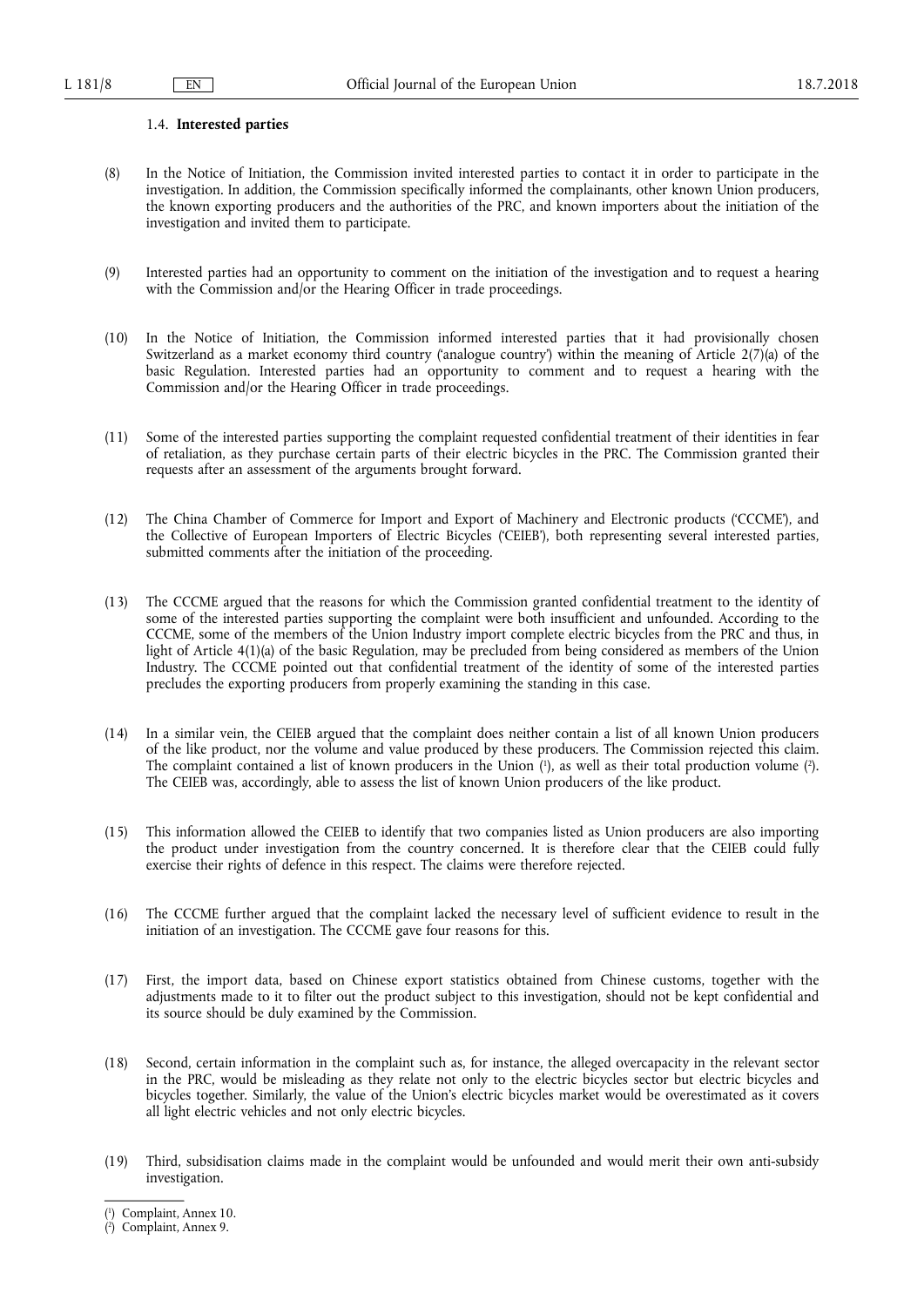- (20) Fourth, according to the CCCME, the complaint made a series of unjustified claims that are harmful to the electric bicycles industry in the PRC, alleging that it is the Union producers who drive the innovation in this business and that the Chinese producers are merely replicating the status quo of the Union-developed electric bicycles technology.
- (21) The Commission carried out an examination of the complaint in accordance with Article 5 of the basic Regulation, coming to the conclusion that the requirements for initiation of an investigation were met, *i.e.* that the adequacy and accuracy of the evidence presented by the complainant was sufficient. According to Article 5(2) of the basic Regulation, a complaint shall contain such information as is reasonably available to the complainant on the factors indicated therein. On the basis of the evidence provided, the Commission deemed that requirement satisfied.
- (22) Regarding the Chinese import data argument, the Commission refers to section 3.2 of the registration Regulation and to section 4.3 of this Regulation, where that argument is sufficiently addressed.
- (23) Regarding the overcapacity argument, it is indeed relevant to examine overcapacities for electric bicycles and bicycles together, since production capacity for bicycles can be converted to electric bicycles with little cost or effort (see recital 172), and there is evidence on record that this is indeed regularly done by companies producing both products.
- (24) Regarding the comments on alleged subsidisation on the Chinese market, on 21 December 2017, the Commission initiated an anti-subsidy investigation with regard to imports into the Union of electric bicycles originating in the PRC and commenced a separate investigation. That investigation is still on-going.
- (25) Finally, regarding the innovation and replication arguments, the accuracy of the allegations mentioned in point four had no weight on the Commission's assessment underlying the initiation of this case, as they do not fall within the factors considered for this purpose.
- (26) The Commission therefore concluded that the complaint contained evidence of dumping and of resulting material injury that was sufficient to justify the initiation of the investigation.

## 1.5. **Sampling**

(27) In the Notice of Initiation, the Commission stated that it might sample exporting producers, Union producers and unrelated importers in accordance with Article 17 of the basic Regulation.

### 1.5.1. *Sampling of Union producers*

- (28) In its Notice of Initiation, the Commission stated that it had provisionally selected a sample of Union producers. The Commission selected the sample on the basis of the highest representative sales volumes of the like product in the investigation period whilst ensuring a spread in product types and a geographical spread.
- (29) This sample consisted of four Union producers. The sampled Union producers accounted for 60 % of the total production volume and 58 % of total sales of the Union industry. The Commission invited interested parties to comment on the provisional sample.
- (30) The EBMA claimed that the sample was overly focused on the Dutch market, and does not give appropriate weight to French producers.
- (31) The Commission noted that the sample included the largest markets for the product under investigation and the largest producers in terms of volume and sales on the Union market which could reasonably be investigated within the time available.
- (32) The Commission also noted that the production of the French producers only account for a minor part of the production of electric bicycles in the Union. It is therefore not necessary to include a French producer to ensure representativity of the sample.
- (33) One interested party suggested adding a German manufacturer to the sample. However, the company in question was not cooperating and the comment had therefore to be disregarded. This did not affect the representativity of the sample, since the sample covered 60 % of the production volume, and did include a German manufacturer.
- (34) In light of the above, the Commission confirmed that the sample is representative of the Union industry.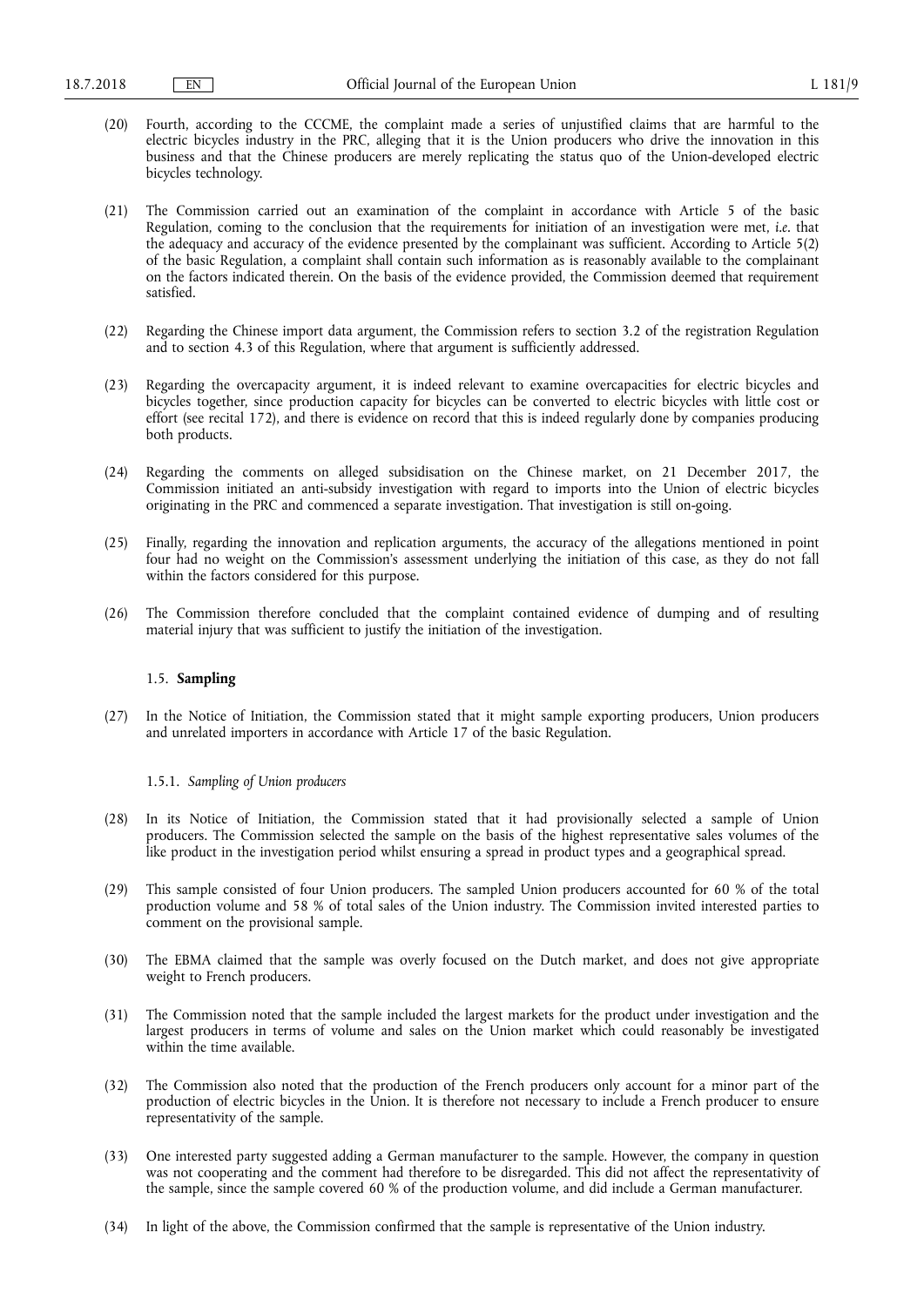1.5.2. *Sampling of importers* 

- (35) To decide whether sampling was necessary and, if so, to select a sample, the Commission asked unrelated importers to provide the information specified in the Notice of Initiation.
- (36) Twenty-one unrelated importers provided the requested information and agreed to be included in the sample. In accordance with Article 17(1) of the basic Regulation, the Commission selected a sample of five unrelated importers on the basis of the largest volume of imports into the Union. In accordance with Article 17(2) of the basic Regulation, all known importers concerned were consulted on the selection of the sample.
- (37) One interested party commented that the sample of importers is not representative, since it does not cover importers from Denmark, Germany, Italy and the UK, and overly focused on importers buying city electric bicycles.
- (38) However, the cooperating importers from Denmark, Germany and the UK were much smaller than the sampled importers, and no importers from Italy cooperated. Also, the sampled importers imported a wide range of products, including city electric bicycles, trekking electric bicycles, mountain electric bicycles and folding electric bicycles.
- (39) The Commission also notes that the sample included the largest import volume which could reasonably be investigated within the time available.
- (40) In light of the above, the Commission confirmed that the sample is representative of the cooperating importers.

1.5.3. *Sampling of exporting producers in the PRC* 

- (41) To decide whether sampling was necessary and, if so, to select a sample, the Commission asked all exporting producers in the PRC to provide the information specified in the Notice of Initiation. In addition, the Commission asked the Mission of the People's Republic of China to the European Union to identify and/or contact other exporting producers, if any, that could be interested in participating in the investigation.
- (42) Ninety-six exporting producers in the PRC provided the requested information and agreed to be included in the sample. One producer reported no exports of the electric bicycles to the Union during the investigation period and therefore was not considered admissible to the sample. The Commission provisionally selected a sample of four cooperating producer groups on the basis of the largest representative volume of exports to the Union.
- (43) In accordance with Article 17(2) of the basic Regulation, all known exporting producers of electric bicycles, and the authorities of the PRC, were consulted on the selected sample.
- (44) Three non-sampled cooperating exporting producers argued that they should be included in the sample due to allegedly particular features of their production or sales, which distinguish them from some or all sampled exporting producers.
- (45) These features are not relevant from the point of view of Article 17(1) of the basic Regulation, on the basis of which the sample is to be selected. In accordance with Article 17(1) of the basic Regulation, the Commission selected a sample on the basis of the largest representative volume of exports to the Union, which can reasonably be investigated within the time available. None of the three non-sampled exporting producers contested that they qualified for the sample according to this criterion, and none of them argued that the criterion for selecting the sample should be changed. Therefore, the three requests were rejected.
- (46) After the expiry of the deadline for sampling responses and after the sample was selected and questionnaires have already been sent, one exporting producer came forward and requested to be considered as cooperating, as it had responded in due time to the sampling exercise in the parallel anti-subsidy investigation. The request was denied as the company did not come forward in the due time in the present investigation.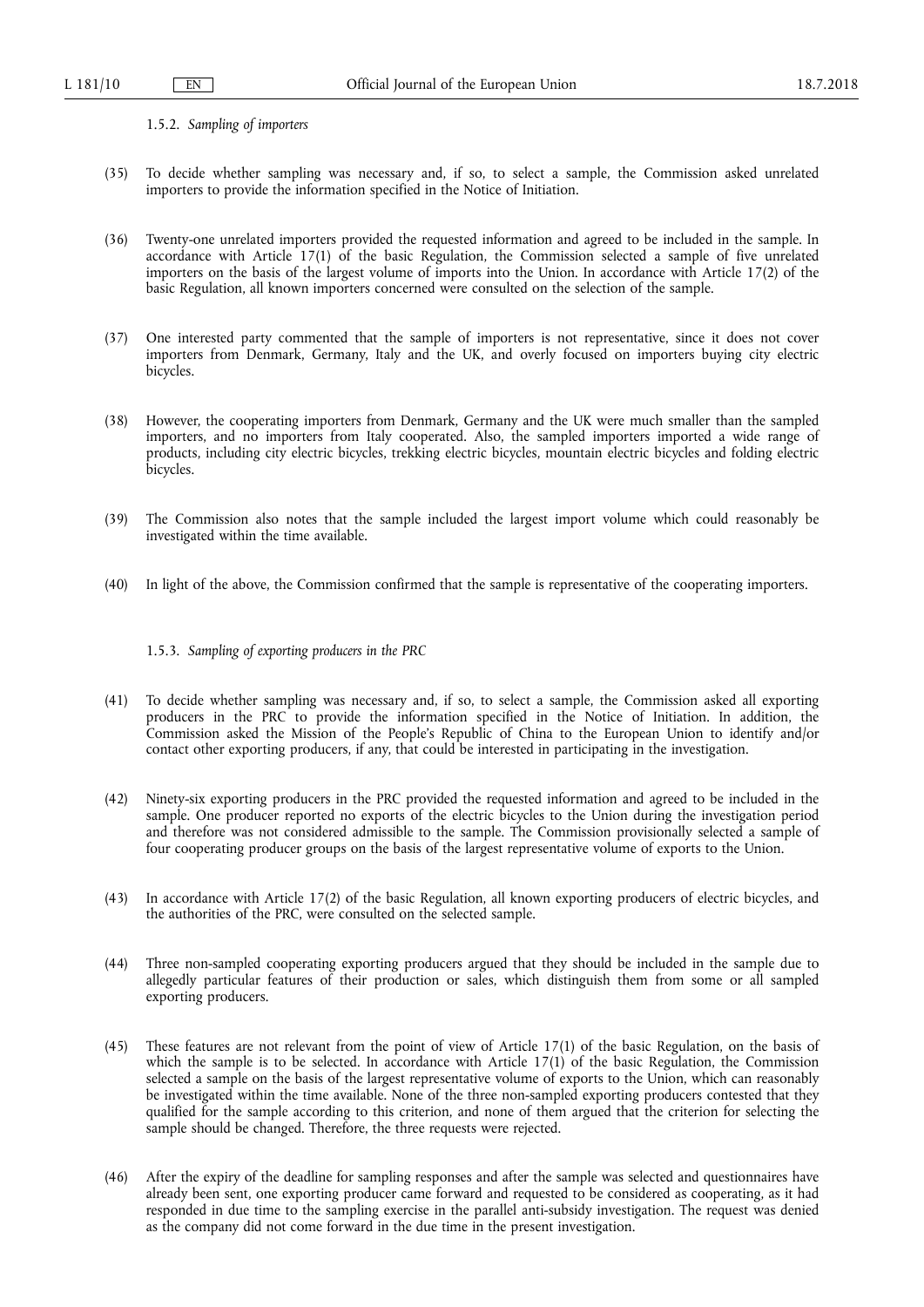### 1.6. **Individual examination**

(47) Six non-sampled exporting producers formally requested individual examination under Article 17(3) of the basic Regulation. Two of them requested market economy treatment, which makes for two additional market economy treatment claim forms to be analysed and verified. Furthermore, three of the companies that formally requested individual examination are groups of companies with a total of six related traders. Their replies to the relevant part of the anti-dumping questionnaire would also have to be analysed and verified by the case teams. The examination of such a high number of requests would be unduly burdensome and cannot be reasonably expected during the time available for this investigation. The Commission therefore decided not to grant any requests for individual examination.

### 1.7. **Market economy treatment ('MET') claim forms**

(48) For the purposes of Article 2(7)(b) of the basic Regulation, the Commission sent MET claim forms to all cooperating exporting producers in the PRC selected to be in the sample and to the non-sampled cooperating exporting producers that wished to apply for an individual dumping margin. Only one of the exporting producer groups in the PRC selected in the sample submitted an MET claim form, which was assessed by the Commission.

### 1.8. **Replies to the questionnaire**

- (49) The Commission sent questionnaires to all sampled companies, to all exporting producers intending to ask individual examination and to 27 potential analogue country producers in Australia, Japan, Mexico, South Korea, Switzerland, Taiwan, Thailand, Turkey and the USA.
- (50) The Commission received complete questionnaire replies from all sampled Union producers, all sampled unrelated importers, the sampled exporting producers in the PRC, the exporting producers in the PRC requesting individual examination and one analogue country producer from Switzerland.

## 1.9. **Verification visits**

(51) The Commission sought and verified all the information deemed necessary for a provisional determination of dumping, resulting injury and Union interest. Verification visits under Article 16 of the basic Regulation were carried out at the premises of the following companies:

Union producers:

- Accell Group (Heerenveen, the Netherlands);
- Eurosport DHS SA (Deva, Romania), and their related company Prophete GmbH & Co. KG (Rheda-Wiedenbrück, Germany);
- Derby Cycle Holding GmbH (Cloppenburg, Germany);
- Koninklijke Gazelle NV (Dieren, The Netherlands);

Exporting producers in the PRC:

- Bodo Vehicle Group Co., Ltd(Tianjin);
- Giant Electric Vehicle Co. (Kunshan), Ltd; Giant (China) Co.(Kunshan), Ltd and Giant (Tianjin) Co., Ltd (Tianjin);
- Jinhua Vision Industry Co., Ltd and Yongkang Hulong Electric Vehicle Co., Ltd (Jinhua);
- Suzhou Rununion Motivity Co., Ltd (Suzhou);

Producers in an analogue country:

— Bicycletec AG; (Huttwil, Switzerland);

Unrelated importers in the Union:

- Hartmobile B.V. (Amsterdam, the Netherlands);
- Stella Fietsen B.V. (Nunspeet, the Netherlands);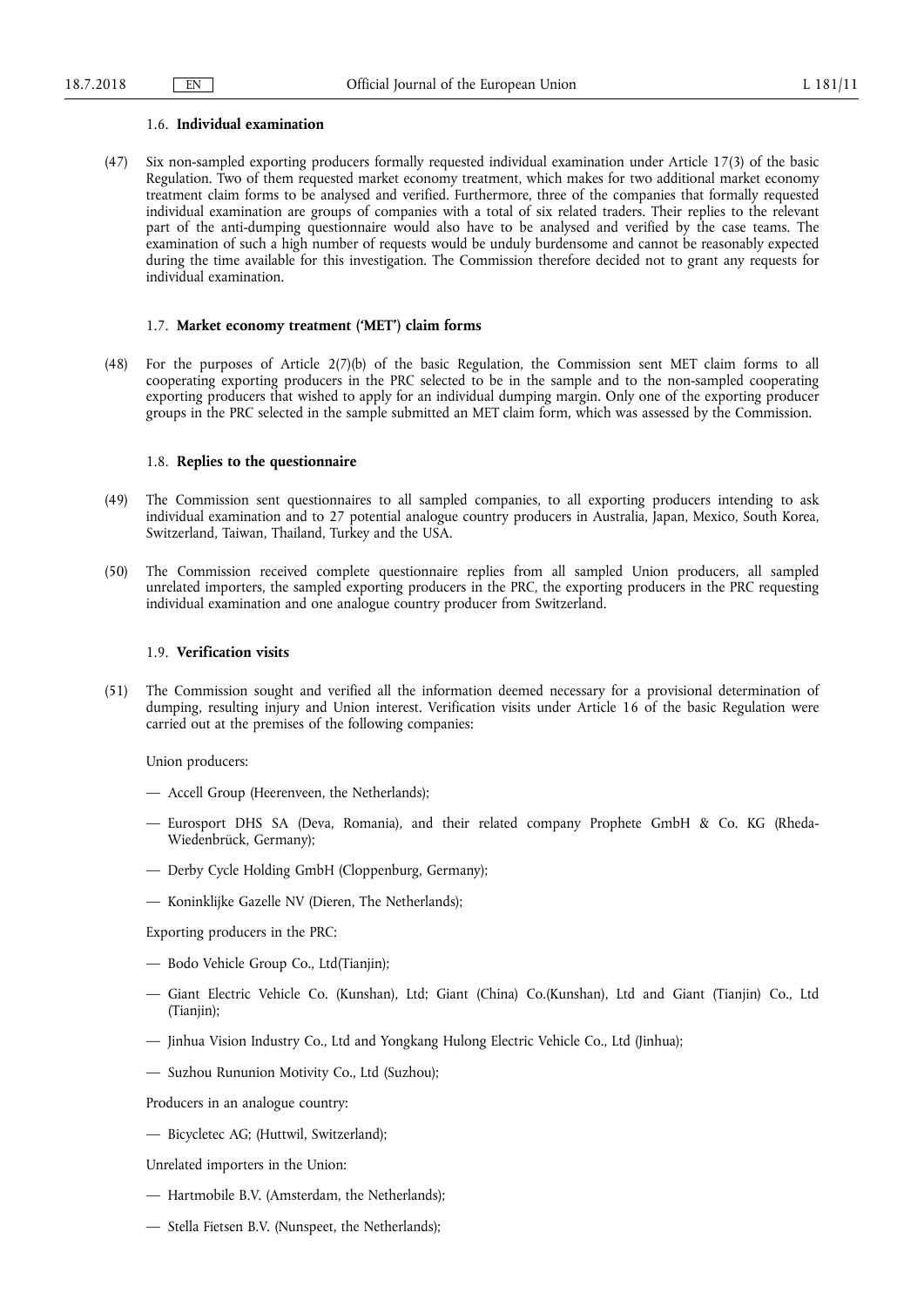Related importers in the Union:

- Giant Europe B.V. (Lelystad, the Netherlands);
- Giant Benelux B.V. (Lelystad, the Netherlands);
- Giant Deutschland GmbH. (Düsseldorf, Germany).

### 1.10. **Investigation period and period considered**

(52) The investigation of dumping and injury covered the period from 1 October 2016 to 30 September 2017 ('the investigation period' or 'IP'). The examination of trends relevant for the assessment of injury covered the period from 1 January 2014 to the end of the investigation period ('the period considered').

## 2. **PRODUCT CONCERNED AND LIKE PRODUCT**

## 2.1. **Product concerned**

- (53) The product concerned is cycles, with pedal assistance, with an auxiliary electric motor, originating in the PRC, currently falling within CN codes 8711 60 10 and ex 8711 60 90 (TARIC code 8711 60 90 10) ('the product concerned').
- (54) This definition covers various types of electric bicycles.

#### 2.2. **Like product**

- (55) The investigation showed that the following products have the same basic physical characteristics as well as the same basic uses:
	- (a) the product concerned;
	- (b) the product produced and sold on the domestic market of Switzerland, which served provisionally as an analogue country;
	- (c) the product produced and sold in the Union by the Union industry.
- (56) The Commission decided at this stage that those products are therefore like products within the meaning of Article 1(4) of the basic Regulation.

## 2.3. **Claims regarding product scope**

- (57) In their comments after the initiation of the investigation, the CCCME contested the Commission's intention to group all electric bicycles as one single product. In particular, they argued that speed electric bicycles (electric bicycles with a speed of more than 25 km/h and up to 45 km/h) should be excluded from the scope of the investigation. While the engine of standard electric bicycles has a maximum power ( 1 ) of 250 W, the engine of speed electric bicycles can have a higher power of typically 350 – 500 W.
- (58) The CCCME argued that these bicycles have significantly different characteristics and intended uses, and also significantly different prices. From the consumers' perspective speed electric bicycles are not interchangeable with all the other electric bicycles covered by this investigation.
- (59) According to CCCME, there are several reasons for which speed electric bicycles are different from other electric bicycles. First, the raw materials and components are different. For instance, the engine for speed electric bicycles has a higher power rating and the materials for electric bicycles have higher strength and quality.
- (60) Second, the costs and prices would be significantly different. Since there are stricter requirements for the quality and strength of the parts used to produce speed electric bicycles, the cost of producing speed electric bicycles is higher than that of ordinary electric bicycles, which in turn causes a final higher sales price.
- (61) Third, the CN codes would be different. Since 1 January 2017, ordinary electric bicycles have been classified under CN code 8711 60 10 and speed electric bicycles under CN code 8711 60 90. Before 2017, ordinary electric bicycles were classified under (ex) CN code 8711 90 10 and speed electric bicycles under (ex) CN code 8711 90 90.

<sup>(</sup> 1 ) Maximum continuous rated power.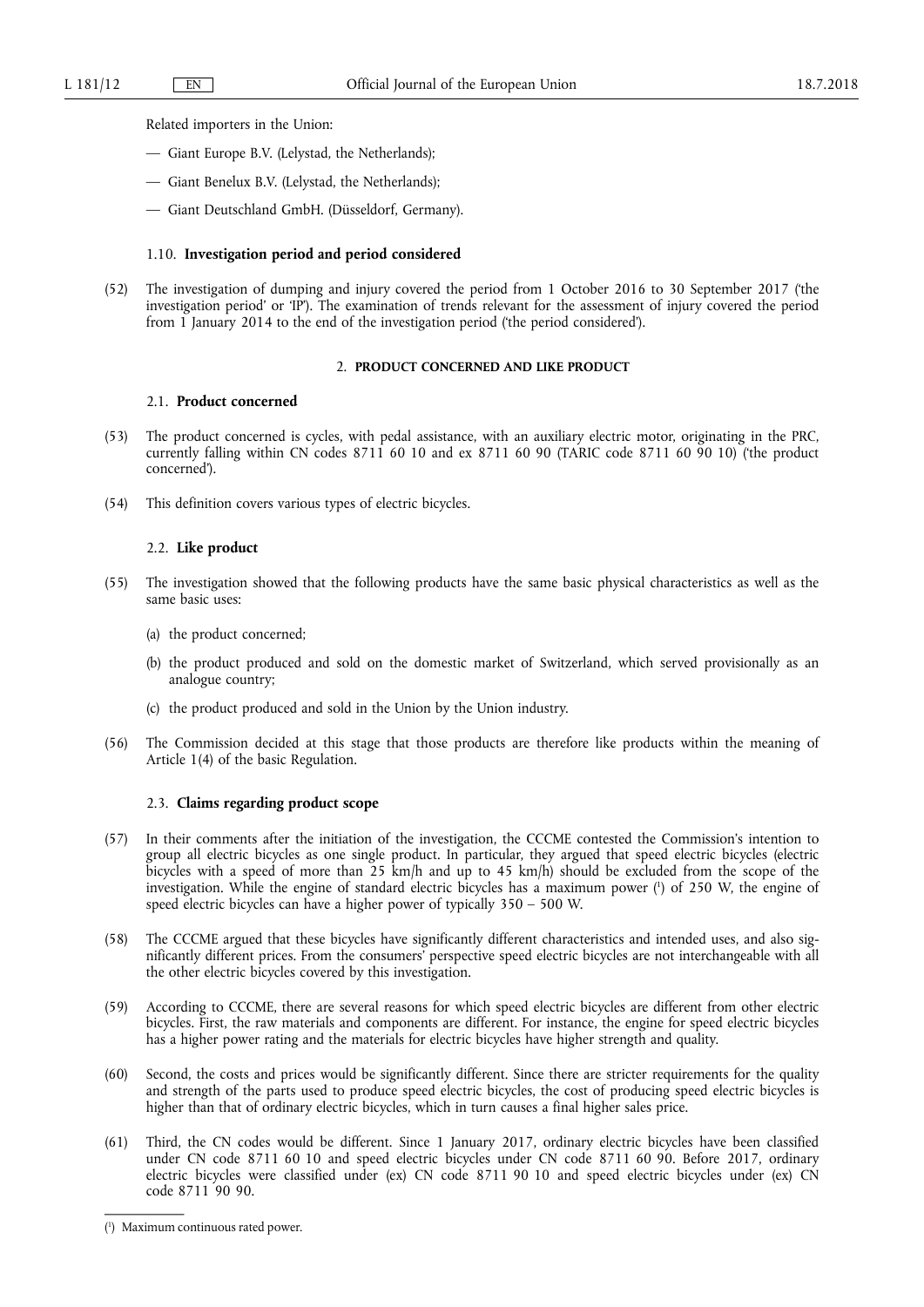- (62) Fourth, speed electric bicycles are regarded as motor vehicles (vehicle category L1e-B), so drivers are required to have a licence and to wear helmets. There are no such requirements for ordinary electric bicycles. These requirements will substantially constrain who can purchase and operate the speed electric bicycles.
- (63) Fifth, the types of consumers for the speed electric bicycles are different. Normally, purchasers of ordinary electric bicycles are mainly office workers or elderly persons who appreciate the additional power assist, while purchasers of speed electric bicycles are mostly young people using these electric bicycles for more strenuous or sporting activities.
- (64) The complainant argued that all electric bicycles share key common characteristics. In particular, both are cycles designed to pedal, equipped with an auxiliary electric motor for pedal assistance. Moreover, all electric bicycles are subject to the same tests under the European Standard EN 15194. On this basis, the complainant concluded that they form one single product for the purpose of the present investigations.
- (65) The complainant also pointed out that due to the fact that the auxiliary motor assistance cut-off speed could be easily changed from 25 km/h to 45km/h and *vice-versa*, as this is primarily a question of software programming and not actual physical differences.
- (66) During the investigation, an importer claimed that electric bicycles falling under the L1e-A category should be excluded from the product scope of the investigation. The L1e-A category covers electric bicycles with an auxiliary motor support of up to 25 km/h, but with an engine power of up to 1 kW. Allegedly, L1e-A category electric bicycles are not produced in the Union, and not specifically mentioned in the complaint. The importer further claims that L1e-A category electric bicycles cannot have caused injury to the Union industry, since the first L1e-A category electric bicycle was sold on the Union market more than eight weeks after the complainant lodged the complaint.
- (67) The Commission took all these comments into account. It noted that the product scope of the complaint indeed covered all cycles, with pedal assistance, with an auxiliary electric motor. The product scope of the complaint contains no limitation on the vehicle classification. It was therefore concluded that L1e-A category electric bicycles are covered by the complaint. It was also clear from the importer's own website that L1e-A electric bicycles have all the benefits of a regular electric bicycle but with more power. The importer in particular emphasises that in most Member States L1e-A category electric bicycles do not require a helmet and can be used on regular cycle lanes and paths.
- (68) With regards to speed electric bicycles, it is claimed that they have a significantly higher cost of production and sales price. This, as such, is not a reason for excluding a product from the product scope, since the product scope commonly includes goods sold at different prices. This factor is however taken into account in the comparisons in the dumping and injury calculations.
- (69) As regards the different intended use and consumer perception, it is argued that normal electric bicycles are predominantly sold to elderly people, recreational cyclists, and also office workers, while speed electric bicycles are mostly used for more strenuous activities such as commuting. Since office workers are likely to use their normal electric bicycle for driving from their home to the work place, this use is very similar to the use of commuting for speed electric bicycles. It is therefore concluded that the intended use and consumer perception overlap to a significant extent, and therefore do not warrant a product exclusion.
- (70) With regard to both claims for exclusion, the Commission concluded that speed electric bicycles and the L1e-A category bicycles share the same physical characteristics with other electric bicycles and thus fall within the product scope. While the Commission acknowledged that there are different product types within the general category of the product concerned, this cannot *per se* lead to exclusion from the product scope. Different customs classification within the same general category of the product concerned is also not a criterion which *per se*  would lead to exclusion. It is indeed very common in anti-dumping investigations that the product concerned encompasses a range of customs codes. Finally, requirements relating to the after sale use of the product concerned or the like product do not affect the basic physical characteristics that define that product for the purpose of anti-dumping investigations. In the same vein, the product scope is not defined by categories of consumers that will be opting for one product type or the other. The claims were therefore rejected.
- (71) One importer claimed that electrical tricycles should be removed from the product scope of the investigation. It alleged that it is not clear whether the investigation actually covered all types of cycles (including bicycles, tricycles and quadricycles) or only bicycles, because the title of the Notice of Initiation stated that the antidumping proceeding concerns import of electric bicycles.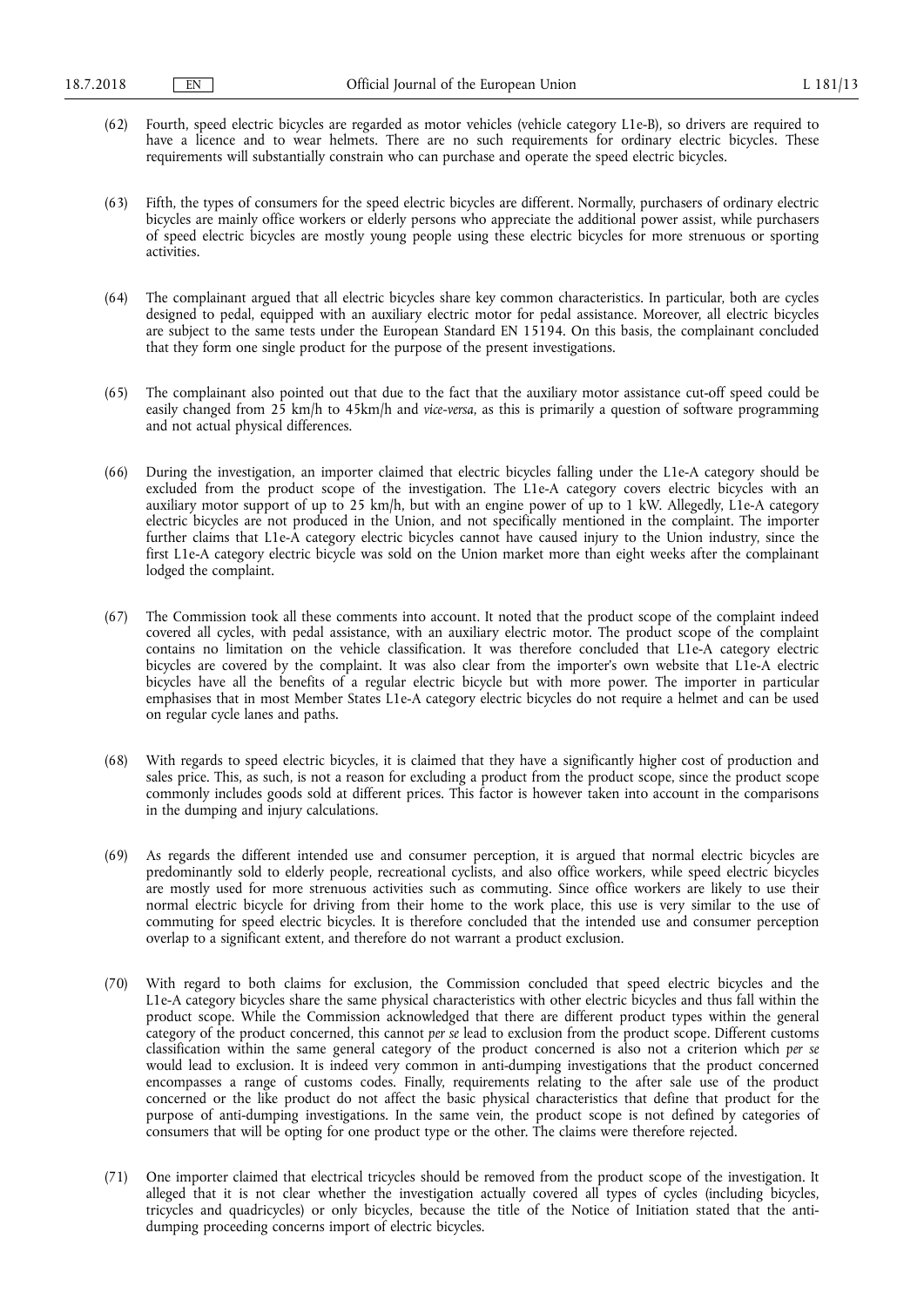- (72) The Commission noted that the product scope of the investigation is, however, not defined by the title of the Notice of Initiation, but by section '2. Product under investigation'. This section clearly defines that the product under investigation covers 'cycles'. The term 'cycles' is not limited to bicycles with 2 wheels, but also includes tricycles and quadricycles. Since bicycles are by far the most common type of cycle, the title referred to bicycles, without excluding other types of cycles from the scope of the investigation.
- (73) The importer further claimed that the investigation specifically focused on bicycles. The Commission disagreed with this claim. It had collected information covering all types of electric cycles; Union producers and exporters were required to indicate the number of wheels for all products they produced and sold on the Union market. It is therefore clear that tricycles were separately identified and investigated throughout the investigation. As bicycles are undisputedly the most common type of cycles, it is not surprising that the term e-bikes/electric bikes is generally used to refer to all types of electric cycles, in the investigation as well as in the market. This does not mean that other types of cycles were disregarded in the investigation.
- (74) It is therefore concluded that speed electric bicycles, L1e-A category electric bicycles and electric tricycles share the same basic physical characteristics and properties as well as end-uses with other types of electric cycles, and therefore cannot be excluded from the product scope of the investigation.

#### 3. **DUMPING**

## 3.1. **Normal value**

- 3.1.1. *Market economy treatment ('MET')*
- (75) Under Article 2(7)(b) of the basic Regulation, the Commission determines normal value in accordance with Article 2(1) to (6) of the basic Regulation for any exporting producer in the PRC which complies with the criteria set out in Article 2(7)(c) of the basic Regulation and could therefore be granted MET.
- (76) The CCCME claimed that after the expiry of paragraph 15(a)(ii) of the Protocol on the Accession of the PRC to the World Trade Organisation ('WTO') on 11 December 2016 the general rules for the determination of normal value should apply to Chinese exporters. In this respect, it claimed that the use of a non-market economy methodology to reach a determination after 11 December 2016 is contrary to the Union's WTO obligations. It also alleged that the normal value cannot be based on an analogue country, but should be based on Chinese sales and costs data.
- (77) The Notice of Initiation was published on 20 October 2017. Consequently, the relevant legislation applicable to this proceeding is the basic Regulation in its version applicable at the time of initiation. The normal value is therefore to be established on the basis of Article  $2(7)(a)$  and (b) of the basic Regulation as applicable at the date of initiation of this investigation in October 2017. Therefore, the claim by the CCCME is rejected.
- (78) Briefly, and for ease of reference only, the criteria set out in Article 2(7)(c) of the basic Regulation for market economy treatment are that:
	- (1) business decisions are made in response to market conditions and without significant State interference, and costs reflect market values;
	- (2) firms have one clear set of basic accounting records, which are independently audited, in line with international accounting standards and applied for all purposes;
	- (3) there are no significant distortions carried over from the former non-market economy system;
	- (4) legal certainty and stability is provided by bankruptcy and property laws; and
	- (5) currency exchanges are carried out at the market rate.
- (79) For the determination whether the criteria in Article 2(7)(c) of the basic Regulation are met, the Commission sought the necessary information by asking the exporting producers to fill in the MET claim form. Only one sampled exporting producer, the Giant group, claimed MET and replied within the deadline.
- (80) As this case involved related parties, the Commission examined whether the group of related companies as a whole fulfilled the conditions for MET. Therefore, where a subsidiary or any other company related to the exporting producer in the PRC was involved, directly or indirectly, in the production or sales of the product concerned, the MET examination was carried out in respect of each related company individually as well as to the group of companies as a whole.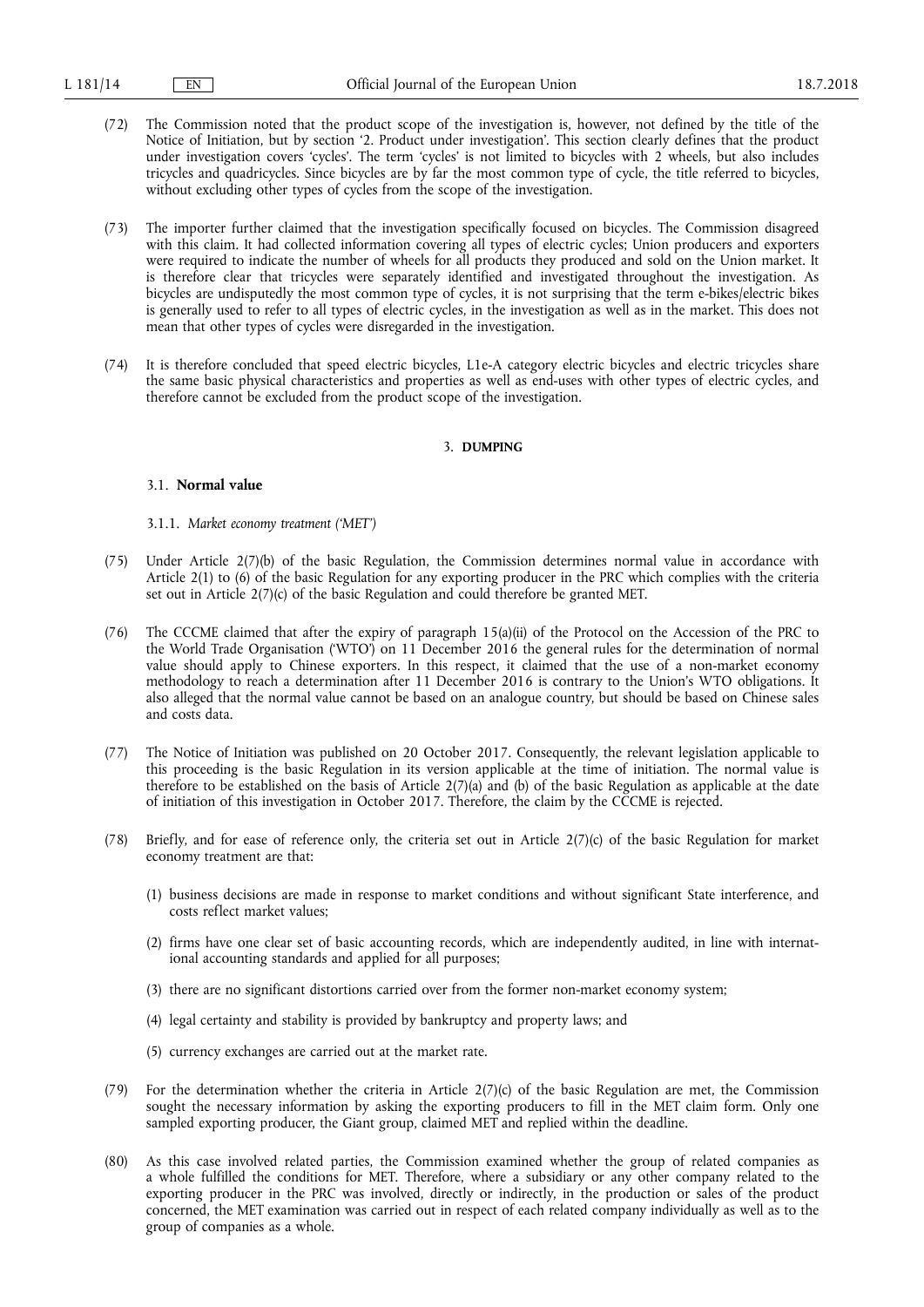- (81) The Commission sought all the information deemed necessary and verified all the information submitted in the MET claims at the premises of the major legal entities of the group.
- (82) On this basis, the Commission found that the Giant group failed to demonstrate that it fulfilled the MET criteria in Article 2(7)(c) of the basic Regulation, notably criteria 1 and 3. Therefore, the Commission rejected its claim for MET.
- (83) The Giant group failed to demonstrate that there is no significant State interference and that costs of major inputs substantially reflect market values in its production of the product concerned. As explained in the MET disclosure, the Giant group purchases Chinese aluminium tubes and frames, whose prices are affected by the significant distortions of primary aluminium due to significant State interference. On this basis, the Commission concluded that the Giant group failed to demonstrate that it fulfilled MET criterion 1.
- (84) Moreover, the Giant group also failed to demonstrate that it was not subject to significant distortions carried over from the former non-market economy system. According to the MET disclosure, the Giant Group benefitted from several preferential tax schemes, refunds, financial incentives, and special deductions for expenses incurred. These advantages, particularly in combination, are considered as significant distortions carried over from the nonmarket economy system. Accordingly, it did not fulfil MET criterion 3.
- (85) The Commission disclosed the findings to the exporting producer concerned, to the authorities of the country concerned and to the Union industry. Interested parties had an opportunity to comment on the findings and to request a hearing with the Commission and/or the Hearing Officer in trade proceedings. The Commission took account of the views presented.
- (86) Following the disclosure of MET findings, the Giant group submitted a number of comments.
- (87) Concerning criterion 1, the Giant group claimed that the price of aluminium used in the production of electric bicycles was in line with international prices, as reflected on the London Metal Exchange ('LME'). Alternatively, it submitted that the resulting distortion could not be qualified as significant because in value terms the impact of the alleged distortion was *de minimis*.
- (88) As the Commission explained at length in the disclosure document, the SHFE is designed in a way that the Chinese government can exercise complete control over the aluminium market. Whether that influence is used to set prices at market level or not, or based on other considerations and hence at a fluctuating deviance of the market level, is irrelevant for finding significant State interference. The criterion of significant State interference is fulfilled where the State can influence prices not only marginally, but can exercise significant control, independently of how it actually exercises that control.
- (89) The fact that the proportion of aluminium used in the production of electric bicycles is lower than in other products does not change the fact that electric bicycle producers operate in a significantly distorted market. In this particular case, and irrespective of its value, the Commission established, on the basis of the facts collected during the investigation, that the aluminium frame (produced from aluminium tubes) is one of the most essential elements for the production of an electric bicycles with knock on effects on all other parts and components.
- (90) With regard to criterion 3, the Giant group argued that the benefit resulting from the differential taxation rate is the expression of the legitimate industrial policy objectives of the PRC and cannot be considered as a distortion carried over from a former non-market economy. In addition, the Giant group claimed that distortions, if any, are not significant. The group further claimed that an incorrect methodology was applied to determine whether the preferential grant of land use rights constituted a significant distortion since it did not amortise the benefit received over the life period of the asset.
- (91) The Commission disagreed that the a qualification as significant distortion within the meaning of Article  $2(7)(c)$ of the basic Regulation bears any legal or factual correlation to the concept of 'benefit' within the meaning of Regulation (EU) 2016/1037 of the European Parliament and of the Council ( 1 ) ('the basic anti-subsidy Regulation'). Rather, it is a concept intrinsic to the present assessment under Article 2(7)(c) of the basic Regulation.

<sup>(</sup> 1 ) Regulation (EU) 2016/1037 of the European Parliament and of the Council of 8 June 2016 on protection against subsidised imports from countries not members of the European Union (OJ L 176, 30.6.2016, p. 55).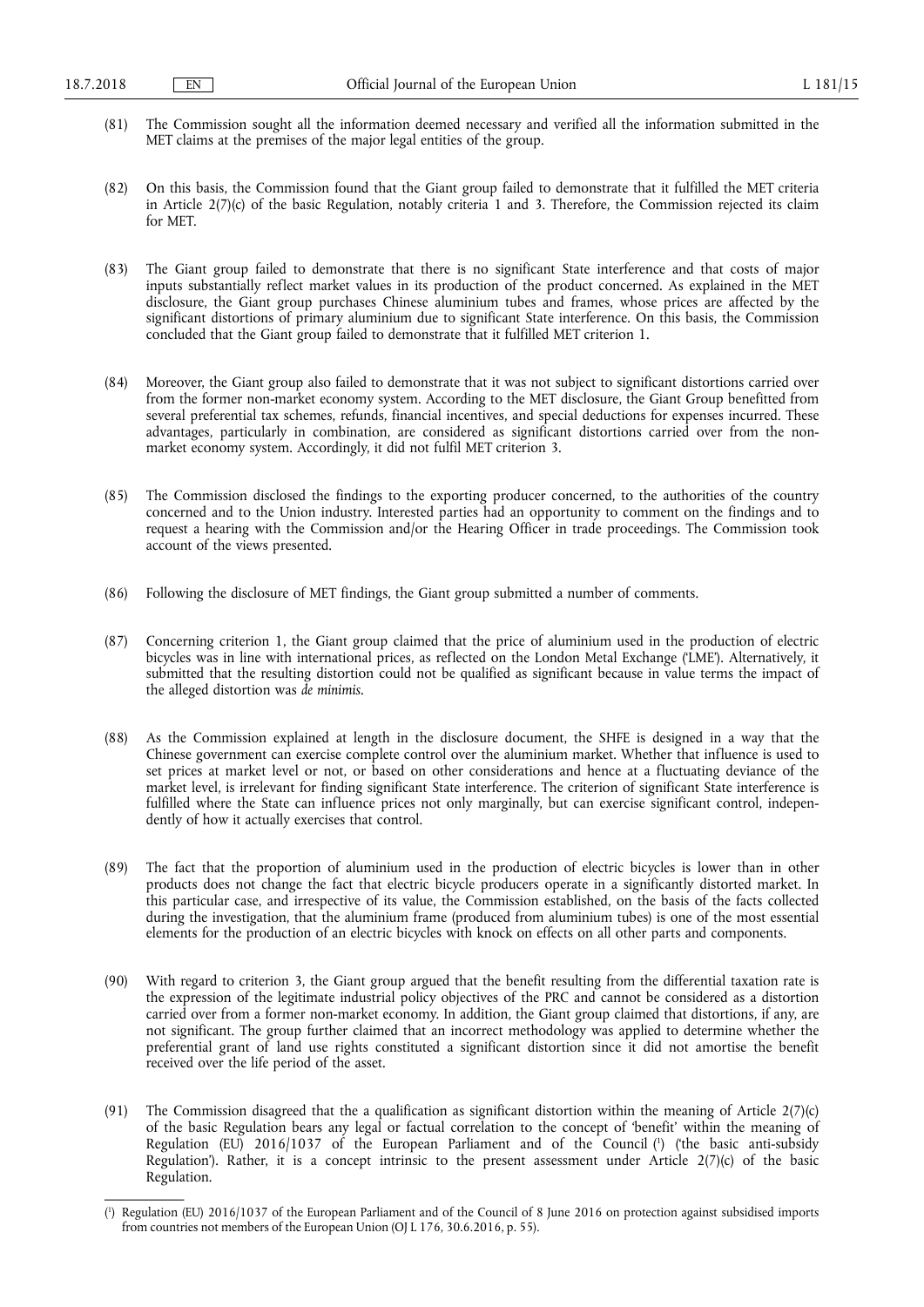- (92) The Commission found that two companies of the group received almost complete refund of the land use right price, while a third one paid a small percentage of the value of the land use right price after refund. Given the nature of the industry where land is the most important asset and significant in nature, the Commission could only conclude that the production costs and financial situation of the company are subject to significant distortions carried over from the non-market economy system.
- (93) The conclusion to deny the MET claim of the Giant group therefore remains unchanged.
- (94) The Commission informed the interested parties of the final MET determination.

### 3.1.2. *Analogue country*

- (95) According to Article  $2(7)(a)$  of the basic Regulation normal value was determined on the basis of the price or constructed value in a market economy third country ('analogue country') for the exporting producers not granted MET. For this purpose, a market economy third country had to be selected.
- (96) In addition to Switzerland, Japan and Taiwan, which were mentioned in the Notice of Initiation, the Commission tried to identify producers of the product under investigation in Australia, Mexico, South Korea, Thailand, Turkey and the USA. Based on the information received, the Commission asked twenty-seven known producers of the like product to provide information. One producer in Switzerland and one producer in Taiwan replied to the analogue country producers' questionnaire. The reply from the producer in Taiwan was lacking essential information, including a cost of production per product type and a domestic sales listing. Despite the Commission's requests, the producer did not complete the reply, leaving Switzerland as the only potential analogue country.
- (97) The CCCME argued that Switzerland would be inappropriate as an analogue country for several reasons. First, the Swiss electric bicycles are different from Chinese – they have a central motor whereas Chinese electric bicycles have predominantly hub motors (mounted in the wheels), which are different technologies. The Swiss also use parts that are significantly different (more powerful central motors, GPS-enabled controllers, touch-screen displays etc.) Second, Swiss producers produce their own brands whereas Chinese are mainly original equipment manufacturers ('OEM') for the Union importers. Third, the overall production scale in Switzerland is much smaller than the one in the PRC. Forth, the Swiss import their parts from the Union and Japan, whereas the Chinese source domestically. Finally, out of the eight Swiss producers, three only import complete electric bicycles from Taiwan and resell, and the largest producer imports all parts from abroad and only assembles in Switzerland.
- (98) The CEIEB also argued that Switzerland would be inappropriate as the analogue country. It pointed out that that Switzerland has a very different level of development from the PRC and thus different production costs (especially labour). Furthermore, no other market in the world has such a high share of speed electric bicycles, which, due to legally required type-approval, are generally more costly.
- (99) The investigation confirmed that, whilst a vast majority of electric bicycles exported to the Union from the PRC by the sampled exporting producers have hub motors, all electric bicycles sold on the Swiss market by the cooperating analogue country producer during the IP have central motors. Alongside the battery, the motor is usually the single most expensive part of an electric bicycle. Central and hub motors are two distinct technologies with different technical specifications and level of complexity. Central motors not only have a different price than hub motors, but a use of one over another has a knock-on effect on other parts. For instance, an electric bicycle with a central motor would have a different, often more expensive, frame, designed to fit the motor. The same would be true for wheels in case of electric bicycles with hub motors. Certain additional parts, like special motor holders, are necessary for electric bicycles with central motor but not necessary for those with hub motors. Other parts, like torque sensors, are different depending on the type of the motor.
- (100) Considering that these are two different technologies with different cost structures and prices, the use of Switzerland as the analogue country would not provide the Commission with a normal value for a vast majority of imports, due to the knock on effect referred to above and the difficulty of quantifying adjustments that would be necessary to adjust the normal value from Switzerland to match the product types exported from China to the Union.
- (101) The Commission further looked at the cooperating analogue country producer's export to other countries, but those were also exclusively of electric bicycles with central motors.
- (102) The Commission therefore concluded at this stage that Switzerland is not an appropriate analogue country under Article 2(7)(a) of the basic Regulation.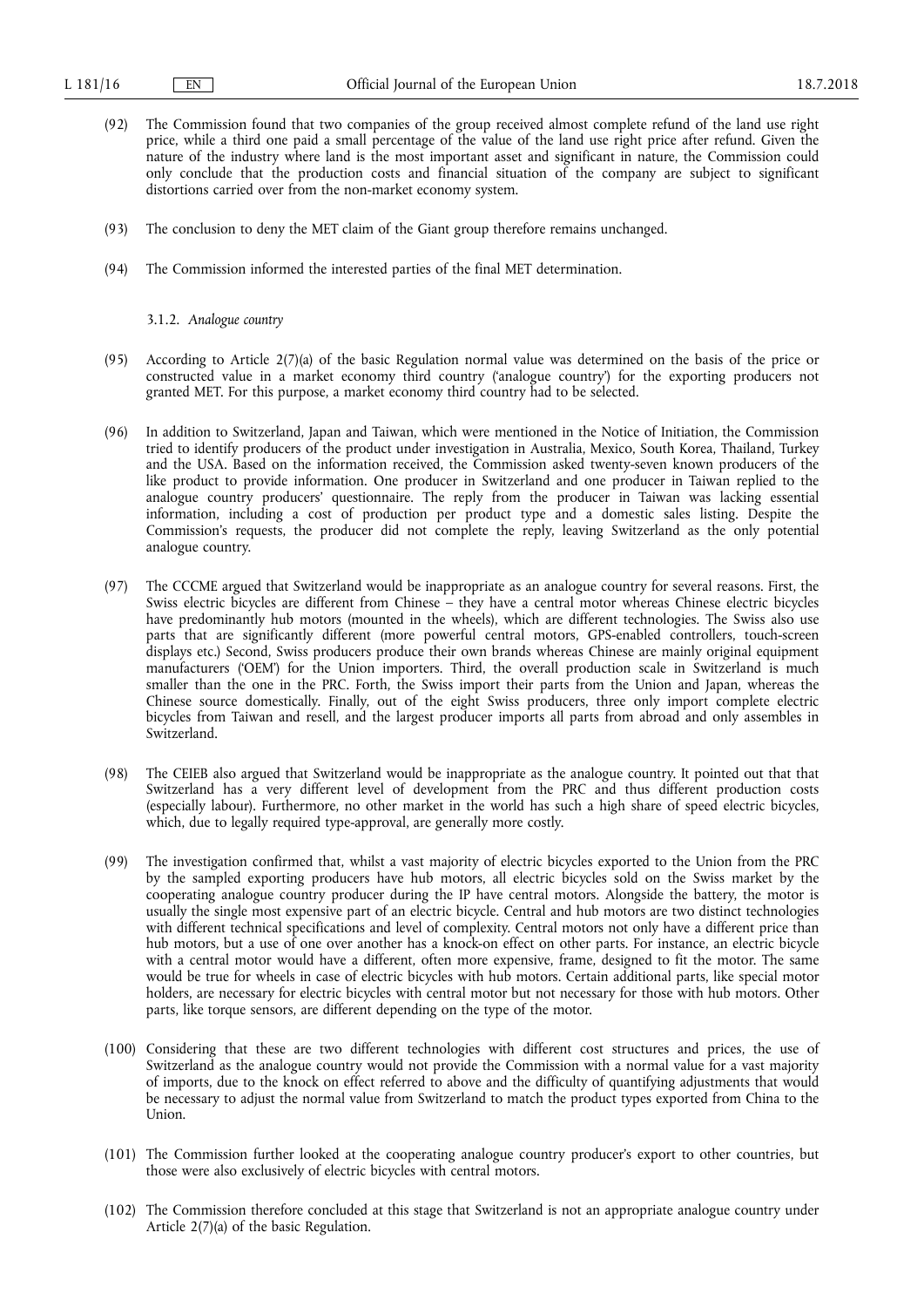(103) Consequently, in absence of an appropriate market economy third country, it was provisionally concluded in accordance with Article 2(7)(a) of the basic Regulation, that it was not possible to determine normal value for the sampled producers based on the domestic prices or constructed normal value in a market economy third country or the price from such a third country to other countries, including the Union, and that it was therefore necessary to determine normal value based on any other reasonable basis, in this case on the basis of the prices actually paid or payable in the Union for the like product. This was considered appropriate due to the inappropriateness of Switzerland and the lack of any other cooperation as mentioned in recitals 96 and 99 to (102). In addition, the Commission deemed this justified due to the size of the Union market, the existence of imports, and the strong internal competition on the Union market for this product.

3.1.3. *Normal value* 

- (104) As MET was not granted in this case, the normal value for all Chinese exporting producers was determined, as explained in recital 103 above, on the basis of the prices actually paid or payable in the Union for the like product on the basis of the data verified at the premises of the sampled Union producers listed in recital 51.
- (105) The normal value of each product type was based on the actual sales price (ex-works), adjusted to include the target profit of the Union industry.
- (106) The vast majority of product types exported from the PRC to the Union could be matched with the product types produced and sold in the Union. In the rare cases where the exact matching on the level of the product control number ('PCN') was not possible, the Commission iteratively removed the PCN characteristics until a successful match was found. In some exceptional cases, where the particular bicycle types were not produced in the Union, the closest possible match based on other characteristics was done. The details of this procedure have been disclosed to the exporting producers.

## 3.2. **Export price**

- (107) The sampled exporting producers exported to the Union directly to independent customers or through related or unrelated companies acting as an importer.
- (108) If the exporting producers exported the product concerned directly to independent customers in the Union, the export price was the price actually paid or payable for the product concerned when sold for export to the Union, in accordance with Article 2(8) of the basic Regulation.
- (109) If the exporting producers exported the product concerned to the Union through related companies acting as an importer, the export price was taken as established on the basis of the price at which the imported product was first resold to independent customers in the Union, in accordance with Article 2(9) of the basic Regulation. In those cases, adjustments to the price were made for all costs incurred between importation and resale, including SG&A expenses and profits (9 %).

### 3.3. **Comparison**

- (110) The Commission compared the normal value and the export price of the sampled exporting producers on an exworks basis.
- (111) For the purpose of ensuring a fair comparison between the normal value and the export price, due allowance in the form of adjustments was made for differences affecting prices and price comparability in accordance with Article 2(10) of the basic Regulation. The Commission made the following adjustments to the export price using the data provided by the sampled exporting producers in their questionnaire replies and during the verification visits: bank charges, handling and loading charges in the exporting country, credit costs, and profits for the unrelated traders in case of the related traders in the Union.
- (112) The CCCME and one sampled exporting producer argued that in order to secure a fair comparison between the normal value and the export price, the latter should be adjusted upwards on account of the exporting producers being OEM.
- (113) The CCCME argued that as most of Chinese electric bicycles producers are OEM, electric bicycles produced by them are sold to final consumers through brand-name importers and distributors. The price charged to final consumers includes both the brand importer's mark-up and distributor's mark-up. The CCCME noted that, brand importers in the electric bicycles industry are different from ordinary importers in other industries.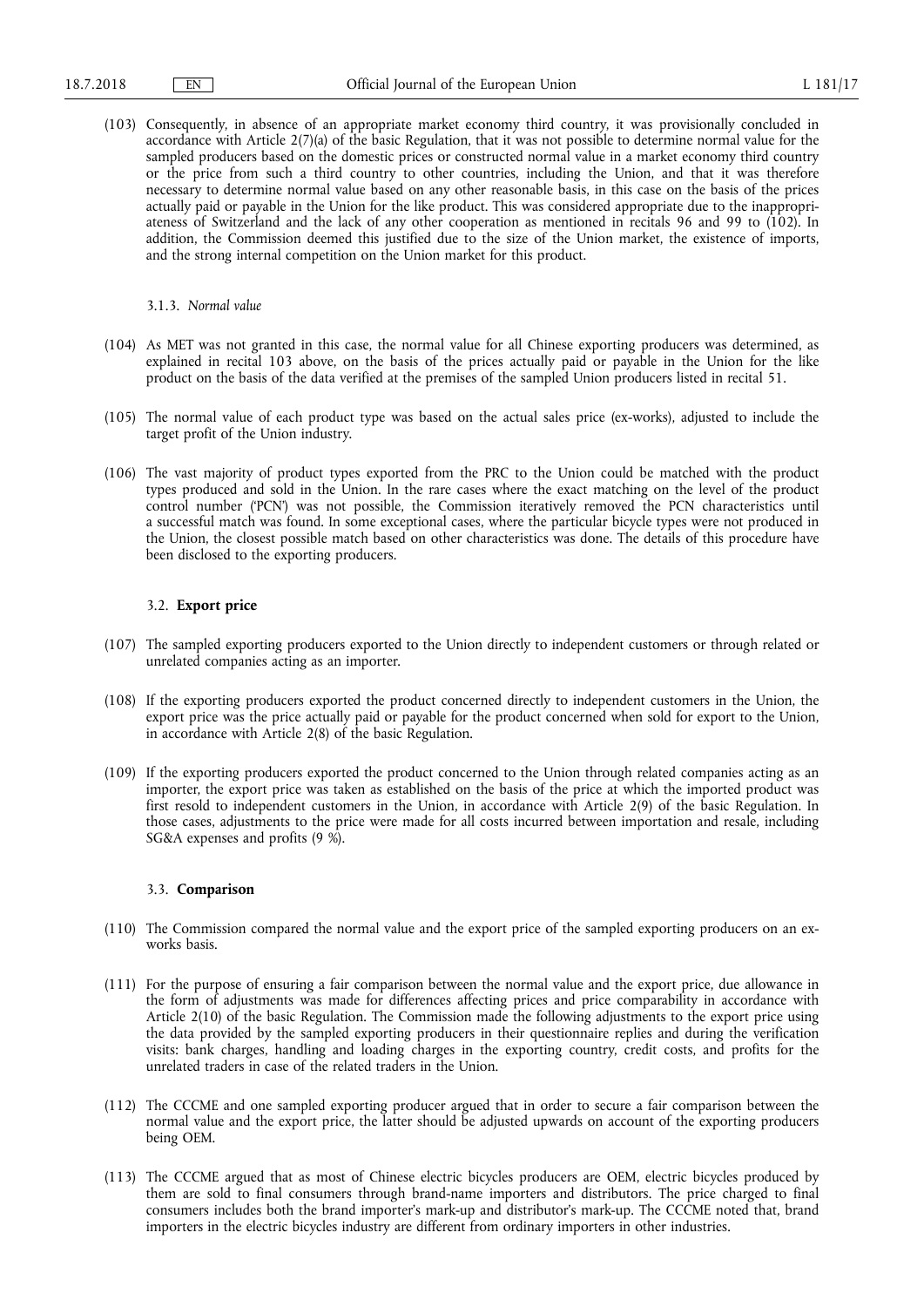- (114) The CCCME noted that the reason for that would be that, for most electric bicycles exported from the PRC to the Union, the design, research and development is done by the brand importers or by the brand importers in cooperation with the exporter. In either case, the brand importers have made a significant investment into this work, much like the Union producers themselves. Beyond the import price, the brand importers will add their own brand value into their re-sale price. Thus, the export price of Chinese electric bicycles should be adjusted upward by adding the brand importer's mark-up before being compared with the normal value.
- (115) The Commission considered making an appropriate adjustment under Article 2(10)(d) ('level of trade') of the basic Regulation. However, the relevant conditions were not met as the Commission did not find any consistent and distinct difference in functions and prices of the Union industry between their OEM and non-OEM sales on the Union market at the level of product types, within the meaning of Article 2(10)(d)(i) of the basic Regulation. Article 2(10)(d)(ii) of the basic Regulation was equally inapplicable as the relevant level of trade –  $OEM$  – does exist on the domestic market of Union producers.
- (116) The Commission also considered making an Article 2(10)(k) ('other factors') adjustment to account for the design and R & D costs of the brand-name importers. However, at this stage of the investigation, the exporting producers did not provide the Commission with a reliable quantification of these costs. The Commission accordingly invites interested parties to provide it with reliable and verifiable quantification of costs for an adjustment under Article  $2(10)(k)$  of the basic Regulation.
- (117) The claim of the CCCME was therefore rejected.
- (118) According to three sampled exporting producers the product type classification proposed by the Commission was insufficient to distinguish electric bicycles of different price levels. They requested the Commission to add several characteristics to the product type classification, namely:
	- Derailleur to reflect the difference between external derailleur and internal derailleur;
	- Brake to reflect the difference between mechanical and hydraulic brake;
	- Suspension to reflect the difference between spring suspension, hydraulic suspension and air suspension; and
	- Battery characteristics add two capacity ranges below 250Wh and between 250Wh and 350Wh.
- (119) The complainant, on the other hand, argued that different parts within each proposed characteristic do not have *per se* different prices. Furthermore, electric bicycles with allegedly more expensive parts within each proposed characteristic do not have to be more expensive than those containing the allegedly cheaper part. The complainant provided several examples of this.
- (120) The exporting producers, in turn, disagreed, pointing out, for instance, that in its examples the complainant compares a high-end external derailleur (with 10 speeds) with low-end internal derailleur (with three speeds). This would be why the price is similar. Similarly, high-end mechanical breaks are being compared with low-end hydraulic breaks. The exporting producer also pointed out that the comparison of bicycles containing different parts to prove that these parts do not affect the price of the whole bicycle is meaningless as in each example there are other differentiating factors than the parts in question.
- (121) The Commission took note of both sets of comments. Regarding the additional characteristics, the Commission notes that it has not been able to establish that an internal derailleur would always be significantly more expensive than an external one or that a hydraulic break will always be significantly more expensive than a mechanical one. Within those sub-categories there are parts that are on the high and on the low–end of the price spectrum. The Commission therefore concluded that there does not appear to be a consistent significant price difference between parts within the proposed additional characteristics that would warrant changes to the product types established in this investigation.
- (122) At this stage of the investigation, there was no evidence justifying adjustments based on price differences of parts within the characteristics mentioned above, as well as the additional characteristics claimed later by the exporting producers (namely the number of derailleur speeds and the brand of the central motor). Chinese electric bicycles exported to the Union use a mix of parts within these characteristics, which, to the best of the Commission's knowledge, does not favour a particular type. The same can be said about the electric bicycles produced in the Union. Again, the Commission invited interested parties to provide it with such verifiable evidence and information in order to complete its assessment on the above arguments.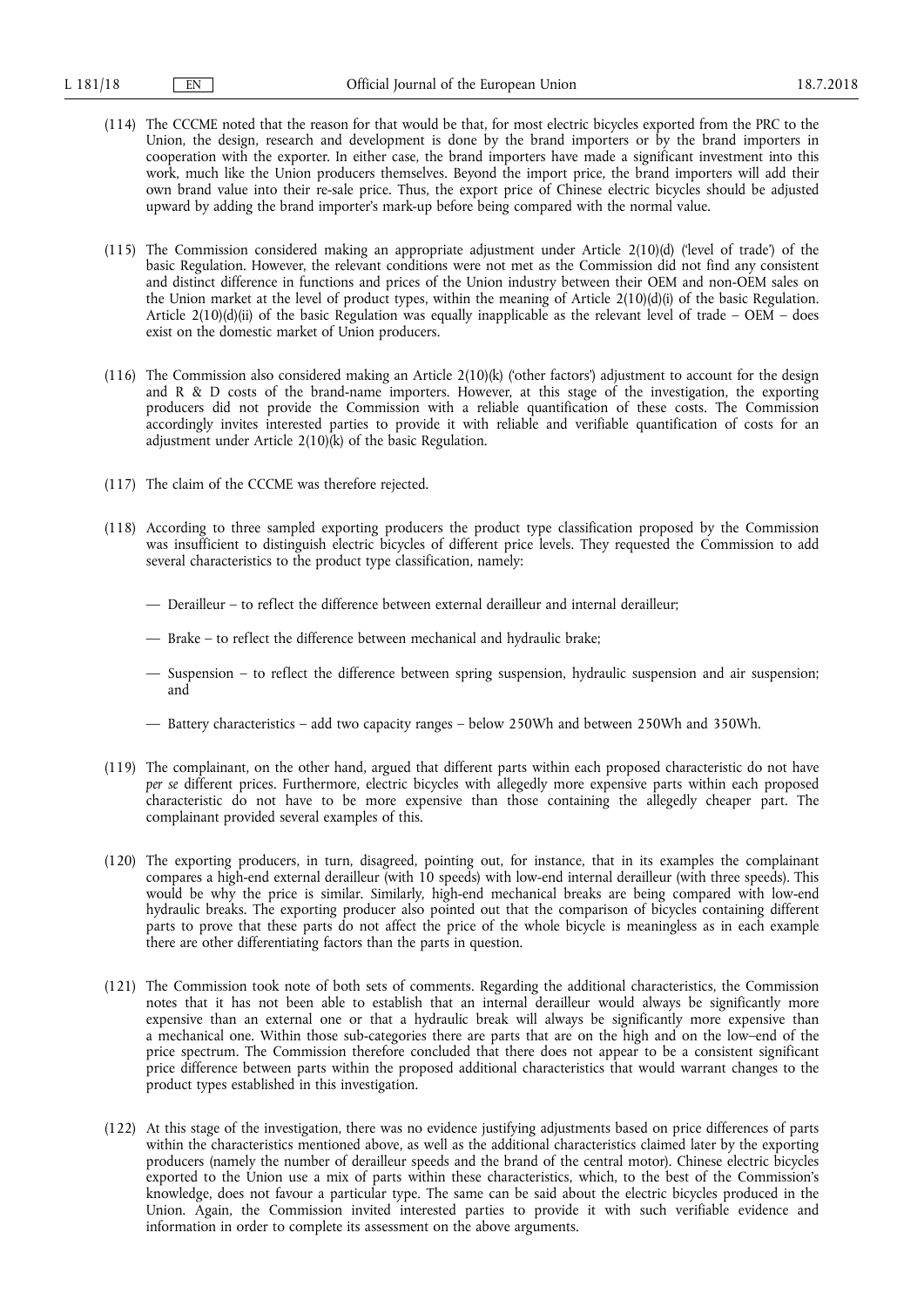### 3.4. **Dumping margins**

- (123) For the sampled exporting producers, the Commission compared the weighted average normal value of each type of the like product with the weighted average export price of the corresponding type of the product concerned, in accordance with Article 2(11) and (12) of the basic Regulation.
- (124) The dumping margin for the cooperating exporting producers not included in the sample was established in accordance with the provisions of Article 9(6) of the basic Regulation. This margin was calculated as a weighted average on the basis of the margins established for the sampled exporting producers.
- (125) With regard to all other exporting producers in the PRC, the Commission determined the level of cooperation in the PRC. It was measured by assessing the proportion of the volume of exports of the cooperating exporting producers to the Union out of the total export volume from the country concerned to the Union.
- (126) The level of cooperation was high. Therefore, the residual dumping margin applicable to all other exporting producers in the PRC was provisionally set at a level corresponding to the highest dumping margin found for the cooperating exporting producers in the sample.
- (127) The provisional dumping margins expressed as a percentage of the CIF Union frontier price, duty unpaid, are as follows:

| Company                                                                       | Provisional dumping margin |
|-------------------------------------------------------------------------------|----------------------------|
| Bodo Vehicle Group Co., Ltd                                                   | 90,6 %                     |
| Giant Electric Vehicle (Kunshan) Co., Ltd                                     | 34.6 %                     |
| Jinhua Vision Industry Co., Ltd and Yongkang Hulong Electric Vehicle Co., Ltd | 42.8 %                     |
| Suzhou Rununion Motivity Co., Ltd                                             | 106.4 %                    |
| Cooperating exporting producers not sampled (see Annex)                       | 51,0 %                     |
| All other companies                                                           | 106.4 %                    |

## *Table 1*

## 4. **INJURY**

## 4.1. **Definition of the Union industry and Union production**

- (128) At the start of the period considered, forty-one producers manufactured the like product in the Union. They constitute the 'Union industry' within the meaning of Article 4(1) of the basic Regulation. Four of them stopped their production during the investigation period.
- (129) The total Union production during the investigation period was established at around 1,1 million pieces. The Commission established the figure on the basis of the consumption figure submitted by the Confederation of the European Bicycle Industry ('CONEBI'), import statistics, and the ratio of sales to production of the sampled Union producers.
- (130) One interested party submitted that two Union producers are also importers of electric bicycles. They however did not claim that these producers should be excluded from the definition of the Union industry, or provide arguments why they should be excluded. Imports *per se* do not constitute a reason for exclusion from the definition of the Union industry.
- (131) Another party claimed that company ATALA and its related company Accell Nederland should not form part of the Union industry because ATALA imports electric bicycles from the PRC. According to the conditions of Article 4(2) of the basic Regulation ATALA and Accell are not related. In any case, imports *per se* do not constitute a reason for exclusion from the definition of the Union industry.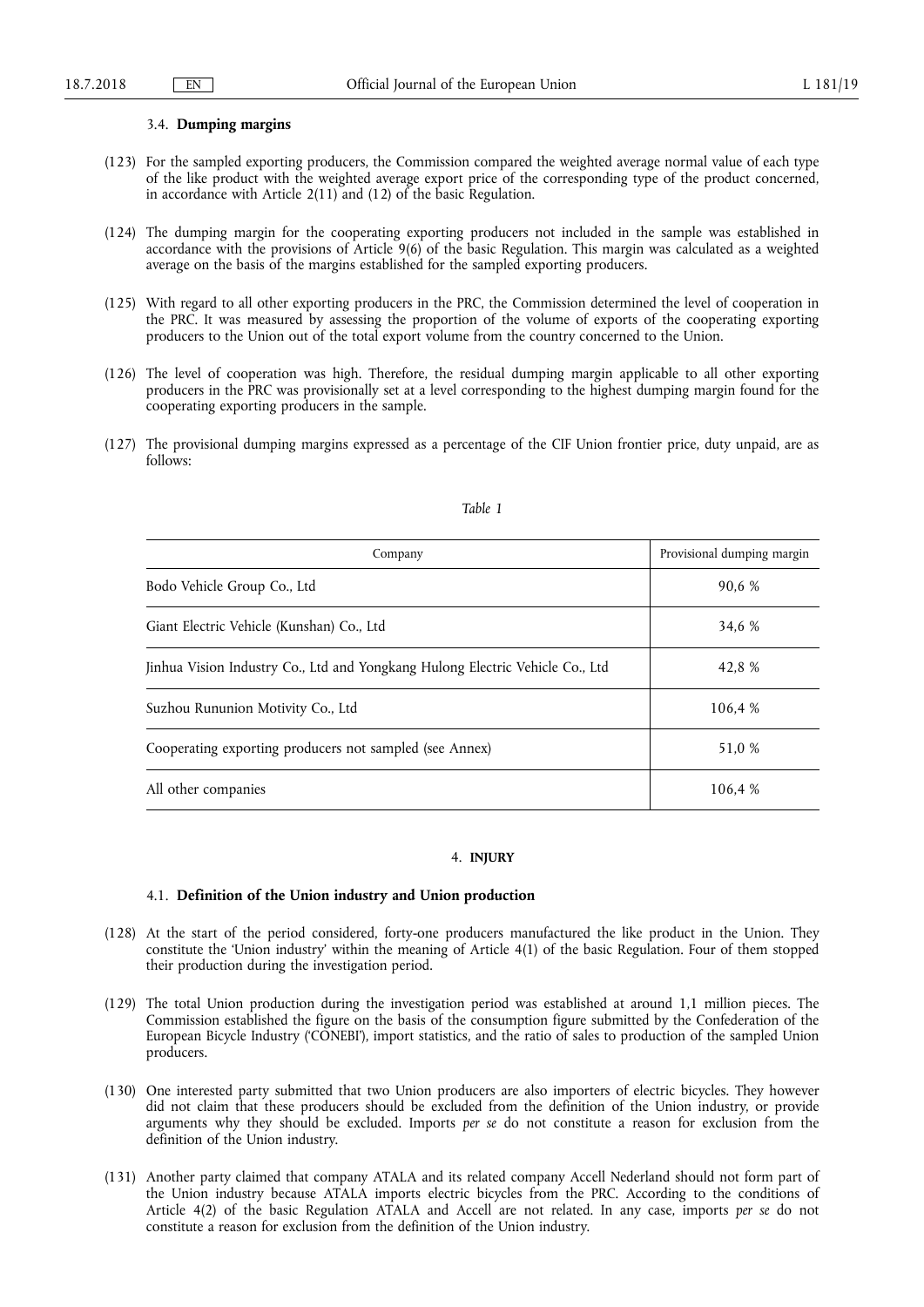(132) Other Union producers requesting confidentiality have reported imports from the PRC. These companies together with those mentioned in recitals 130 and 131 account for less than 5 % of production and sales of the Union industry. They therefore have no material impact on the injury indicators of the Union industry as a whole. Whether or not those companies are considered to be part of the Union industry has no material impact on the injury analysis. This issue will be further examined for the final findings.

## 4.2. **Union consumption**

- (133) The Commission established the Union consumption on the basis of the information submitted by CONEBI.
- (134) Union consumption developed as follows:

### *Table 2*

## **Union consumption (pieces)**

|                                  | 2014      | 2015      | 2016      | IP        |
|----------------------------------|-----------|-----------|-----------|-----------|
| Total Union consumption (pieces) | 1 139 000 | 1 363 842 | 1 666 251 | 1 982 269 |
| Index                            | 100       | 120       | 146       | 174       |
| Source: CONEBI.                  |           |           |           |           |

(135) Union consumption increased steadily from 1,1 million pieces in 2014 to almost 2 million pieces during the investigation period, reflecting a growth of 74 % during the period considered. This development was due to greater environmental awareness and continued investment in marketing and promotion, and in the technological development of electric bicycles.

### 4.3. **Imports from the PRC**

4.3.1. *Volume and market share of the imports from the PRC* 

- (136) Since 2017, electric bicycles have been classified under CN code 8711 60 10. Before 2017, electric bicycles were classified under (ex) CN code 8711 90 10 under which other products were included. To overcome this issue, the complainant submitted detailed Chinese customs statistics in which it was able to identify Chinese exports of electric bicycles.
- (137) The Commission established the volume of imports on the basis of Eurostat data by extrapolating to the relevant HS code the ratio of Chinese exports of electric bicycles (as established above) on total exports from the PRC under the same HS code. For the nine months of 2017, the Chinese import statistics are directly based on Eurostat.
- (138) The market share of the imports was then established by comparing import volumes with the Union consumption as shown in Table 2 in recital 134.
- (139) Imports into the Union from the PRC developed as follows:

## *Table 3*

## **Import volume (pieces) and market share**

|                                                                                                                                            | 2014    | 2015    | 2016    | IP      |
|--------------------------------------------------------------------------------------------------------------------------------------------|---------|---------|---------|---------|
| Volume of imports from the PRC<br>(pieces)                                                                                                 | 199 728 | 286 024 | 389 046 | 699 658 |
| Index                                                                                                                                      | 100     | 143     | 195     | 350     |
| Market share (%)                                                                                                                           | 18      | 21      | 23      | 35      |
| Index                                                                                                                                      | 100     | 120     | 133     | 201     |
| $\sigma$ $\pi$ $\sigma$<br>the contract of the contract of the contract of the contract of the contract of the contract of the contract of |         |         |         |         |

*Source:* Eurostat, Chinese export statistics.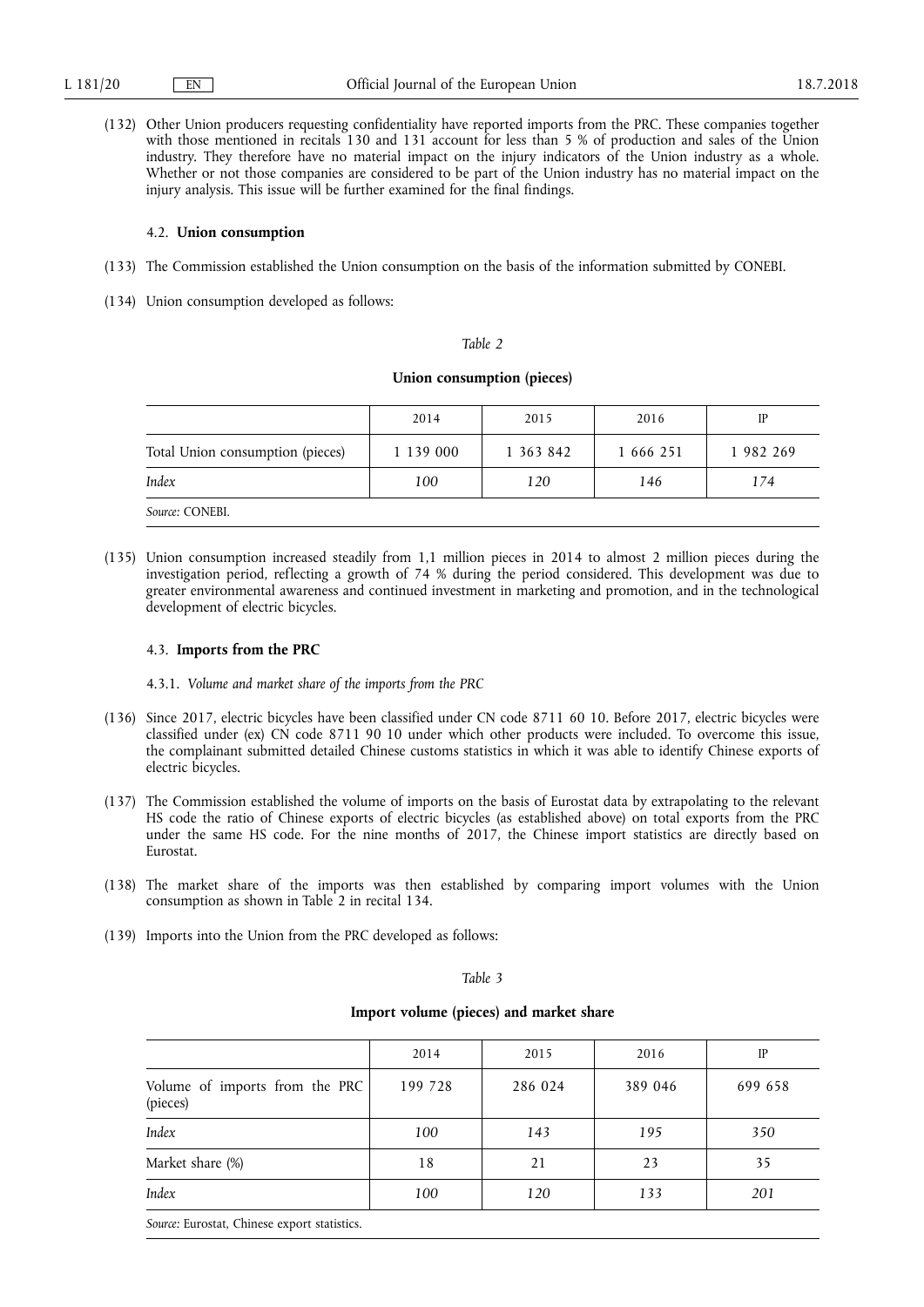- (140) The volume of imports from the PRC more than tripled, increasing from close to 200 000 pieces in 2014 to close to 700 000 pieces in the investigation period. The pace of growth accelerated between 2016 and the investigation period.
- (141) In parallel, the share of the Union market held by imports from the PRC has increased from 17 % in 2014 to 35 % in the investigation period.
- (142) The CCCME expressed its concerns regarding the reliability of the Chinese customs statistics submitted by the complainant and requested to disclose the detailed statistics and the source of these data.
- (143) The complainant made available to the Commission the detailed statistics used to support its complaint. The complainant also made available, on the non-confidential version of the complaint, the aggregated export figures per year. The complainant furthermore indicated that the source was the Chinese customs, mentioned the codes used, and explained its methodology to exclude other products than the product concerned.
- (144) The Commission established through a verification of this data that the complainant had purchased these customs statistics from a long-established Chinese company specialising in this field, and that the same information was available from other Chinese service providers.
- (145) On the other hand, the verification also evidenced that the complainant had accurately described in the open file the methodology followed to determine the exports of electric bicycles from the PRC.
- (146) In addition, the detailed data submitted by the complainant was cross-checked against other sources of information and proved to be reliable. No other party proposed alternative source of information or methodology.
- (147) The Commission also established that the detailed data and the identity of the company supplying this information were by nature confidential within the meaning of Article 19(1) of the basic Regulation. Disclosing the identity of the supplier of the information would have a significant adverse effect upon the person supplying the information or upon the person from whom the information has been acquired.
- (148) In these circumstances, and given the level of disclosure of aggregated data and methodology on the nonconfidential file, the Commission considered that the input data and the identity of the company reselling them are not necessary for the party concerned to exercise their rights of defence.
- (149) CCCME's argument had therefore to be rejected.
- (150) Interested parties claimed that imports from the PRC have followed the market trends, since both the consumption in the Union and Chinese exports were growing. It is however noted that the magnitude of growth between Chinese exports and the consumption in the Union is very different. Between 2014 and the investigation period, Chinese imports grew by 250 %, while the consumption in the Union increased at a much slower pace by 74 %. So while the trend was certainly the same, the magnitude of increase was very different.
	- 4.3.2. *Prices of the imports from the PRC and price undercutting*
- (151) The Commission established the prices of imports on the basis of Eurostat data following the method described under recital 137.
- (152) The average price of imports into the Union from the PRC developed as follows:

#### *Table 4*

## **Import prices (EUR/piece)**

|         | 2014 | 2015 | 2016 | IP  |
|---------|------|------|------|-----|
| The PRC | 472  | 451  | 477  | 422 |
| Index   | 100  | 96   | 101  | 89  |

*Source:* Eurostat, Chinese export statistics.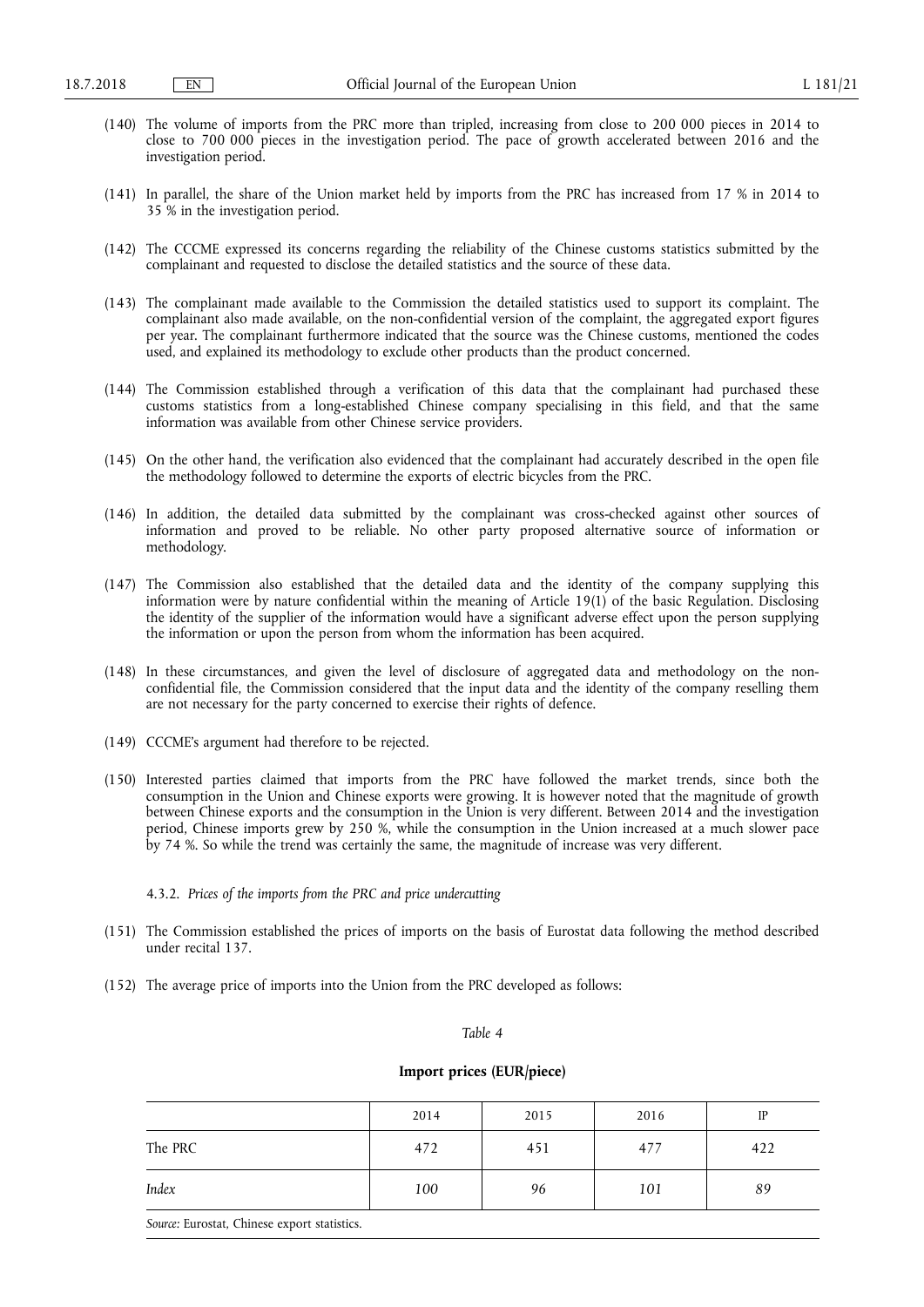- (153) The average price of imports from the PRC decreased by 11 % between 2014 and the investigation period, with a first decline of 4 % between 2014 and 2015 and a second decline of 12 % between 2016 and the investigation period.
- (154) As the detailed product type mix was not known due to the general nature of the Eurostat statistics, the evolution of prices is not completely reliable. However, the Commission noted that the average prices of imports from the PRC were markedly below those of both Union producers' and imports from other third countries than the PRC. In addition, while Chinese exporters expanded the range of products sold in the Union market and included more expensive electric bicycles, the average price of Chinese imports decreased.
- (155) The Commission determined the price undercutting during the investigation period by comparing:
	- (1) the weighted average sales prices per product type of the four sampled Union producers charged to unrelated customers on the Union market, adjusted to an ex-works level; and
	- (2) the corresponding weighted average prices per product type of the imports from the sampled exporting producers in the PRC to the first independent customer on the Union market, established on a CIF basis with appropriate adjustments for customs duties of 6 % and importation costs.
- (156) MOFCOM claimed that the price undercutting analysis should take into account various elements, such as the type of electric bicycle (e.g. electric city bike and electric mountain bike), the location of the engine (hub or central engine), the power of the battery and the material of which the electric bicycle is made (e.g. steel, aluminium, carbon). It is confirmed that all these factors were taken into account when making the price undercutting analysis.
- (157) The Commission made the price comparison on a type-by-type basis for transactions, duly adjusted where necessary, and after deduction of rebates and discounts. As for the level of trade of these transactions, it was established that both the sampled Union producers and sampled Chinese exporters sell to OEM customers as well as under their own brand. It was therefore examined whether an adjustment for level of trade was warranted. In this respect, it was examined whether there is a consistent and distinct difference in prices between sales to OEM customers and sales under their own brand. It was established, that no such consistent and distinct difference in prices exists for the sales of the sampled Union producers.
- (158) The result of the comparison was expressed as a percentage of the four sampled Union producers' turnover during the investigation period. It showed undercutting margins ranging from 16,2 % to 41 %.

### 4.4. **Economic situation of the Union industry**

## 4.4.1. *General remarks*

- (159) In accordance with Article 3(5) of the basic Regulation, the examination of the impact of the dumped imports on the Union industry included an evaluation of all economic indicators having a bearing on the state of the Union industry during the period considered.
- (160) As mentioned in recital 28, sampling was used for the determination of possible injury suffered by the Union industry.
- (161) For the injury determination, the Commission distinguished between macroeconomic and microeconomic injury indicators.
- (162) The Commission evaluated the macroeconomic indicators (production, production capacity, capacity utilisation, sales volume, market share, employment, growth, productivity, magnitude of the dumping margin, and recovery from past dumping) on the basis of the information provided by CONEBI, import statistics and the sampled Union producers.
- (163) The Commission verified the consumption figure submitted by CONEBI. The Commission established that this information was genuinely based on information collected from national associations of European producers, that it derived from companies' declarations or reasonable estimates and that it was supported by adequate documentation and research procedures.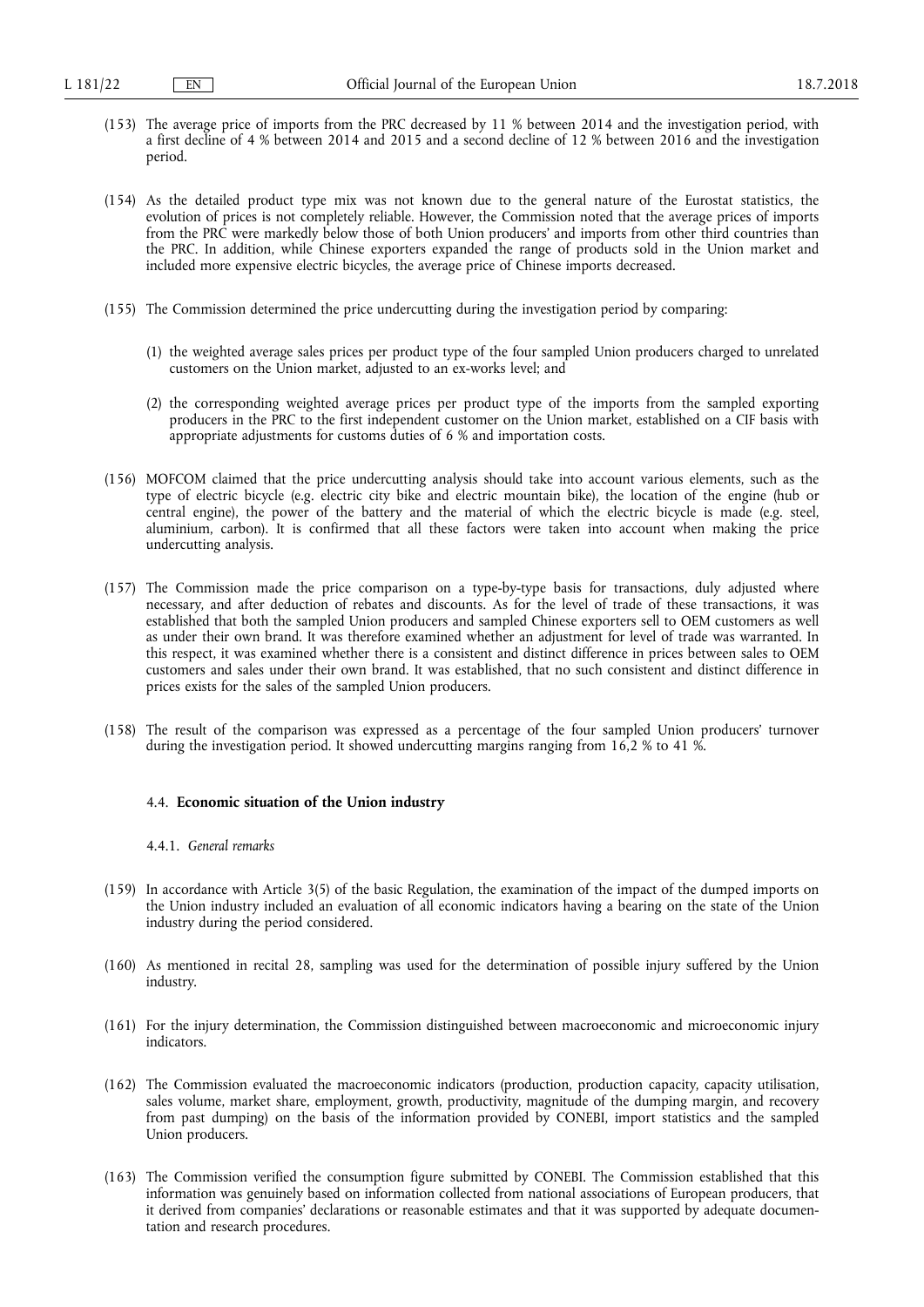- (164) The indicators of Union Industry's sales, production, capacity and employment derive from this information. They have been estimated on the basis of the relevant ratios of the sampled Union's producers. This approach follows the methodology described by the complainant in the non-confidential version of the complaint. No interested party made any comment on this methodology.
- (165) On this basis, the Commission considered that the set of macroeconomic data is representative of the economic situation of the Union industry.
- (166) The Commission evaluated the microeconomic indicators (average unit sale prices, labour costs, unit cost, inventories, profitability, cash flow, investments, and return on investments) on the basis of data contained in the questionnaire replies from the sampled Union producers, duly verified. The data related to the sampled Union producers.

## 4.4.2. *Macroeconomic indicators*

- 4.4.2.1. Production, production capacity and capacity utilisation
- (167) The total Union production, production capacity and capacity utilisation developed over the period considered as follows:

### *Table 5*

|                                          | 2014      | 2015      | 2016      | IP        |
|------------------------------------------|-----------|-----------|-----------|-----------|
| Production volume (pieces)               | 842 531   | 987 111   | 1 108 087 | 1 089 541 |
| Index                                    | 100       | 117       | 132       | 129       |
| Production capacity (pieces)             | 1 140 553 | 1 397 145 | 1 694 853 | 1 538 347 |
| Index                                    | 100       | 122       | 149       | 135       |
| Capacity utilisation (%)                 | 74        | 71        | 65        | 71        |
| Index                                    | 100       | 96        | 89        | 96        |
| Source: CONEBI, sampled Union producers. |           |           |           |           |

## **Production, production capacity and capacity utilisation**

- (168) The production volume of the Union industry increased by 29 % over the period considered despite a decrease of 2 % between 2016 and the investigation period.
- (169) The increase in production was driven by the increase in consumption. Production has to be planned ahead of very short selling seasons and therefore relies to some extent on sales' forecasts. The decrease in production between 2016 and the investigation period was therefore primarily related to a continued loss of market share against imports from the PRC which forced the Union Industry to reassess its expectations
- (170) The production capacity increased by 35 % between 2014 and the investigation period. Production capacity increased by 49 % between 2014 and 2016 and then declined by 9 % between 2016 and the investigation period.
- (171) Capacity utilisation declined from 74 % in 2014 to 71 % during the investigation period. Capacity utilisation decreased from 74 % to 65 % between 2014 and 2016 due to a faster growth in capacity than in production. The trend reversed between 2016 and the investigation period when capacity was reduced to a larger extent than the decline in production, which generated an increase in capacity utilisation from 65 % to 71 %.
- (172) The capacity refers to the theoretical number of electric bicycles which can be manufactured on available production lines. The production lines currently used for the manufacturing of electric bicycles are mainly converted from existing production lines previously used for conventional bicycles. Such conversion can be done quickly and at a small cost. The electric bicycles manufacturing capacity represents a small portion of the existing capacity for the manufacturing of conventional bicycles. As a result, the indicators for capacity and capacity utilisation are of limited relevance since they can be adapted taking account of market developments. In this particular case, the Commission also established that the conversion between conventional and electric bicycles also does not require significant investment (impacting cash flow, the ability to raise capital, or the continuation of operations), a significant fixed cost (with a large impact on profitability linked to utilisation), or a constraint to increase production.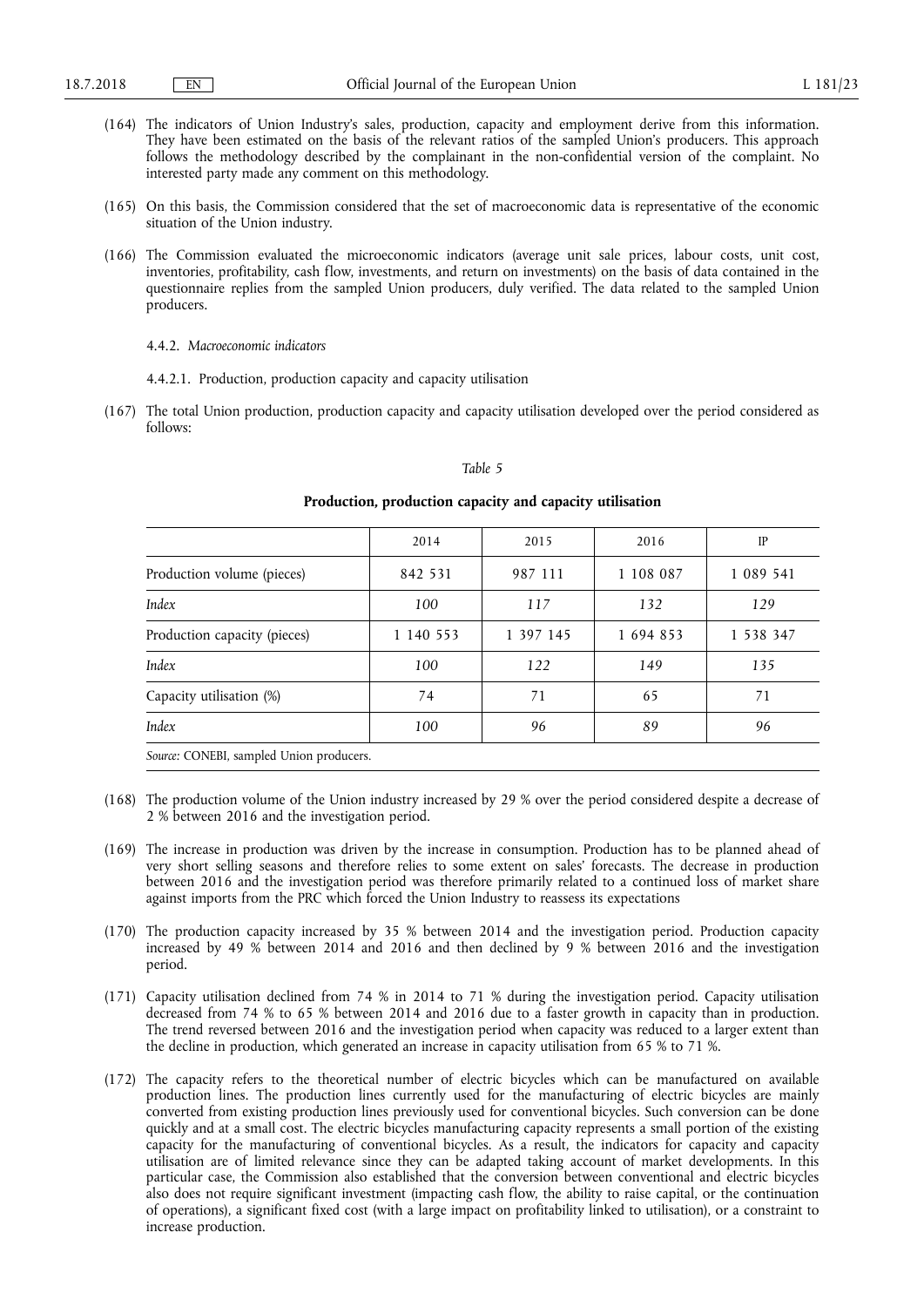## 4.4.2.2. Sales volume and market share

(173) The Union industry's sales volume and market share developed over the period considered as follows:

## *Table 6*

## **Sales volume and market share**

|                                                    | 2014    | 2015    | 2016        | IP        |
|----------------------------------------------------|---------|---------|-------------|-----------|
| Total Sales volume on the Union<br>market (pieces) | 862 168 | 941 937 | 1 0 74 3 35 | 1 042 268 |
| Index                                              | 100     | 109     | 125         | 121       |
| Market share (%)                                   | 76      | 69      | 64          | 53        |
| Index                                              | 100     | 91      | 85          | 69        |
| Source: CONEBI, sampled Union producers.           |         |         |             |           |

- (174) The Union industry's sales volume increased by 21 % during the period considered. The Union industry's sales volume increased by 25 % between 2014 and 2016 and then declined by 3 % between 2016 and the investigation period.
- (175) Similar to the development of the production volume, the increase in sales quantity between 2014 and 2016 was driven by an increasing consumption. The decline in sales quantity between 2016 and the investigation period was directly related to the continued loss of market share against imports from the PRC.
- (176) The sales of the Union Industry increased at a much slower pace than the development of consumption. As a result, the market share of the Union industry decreased significantly, going from 76 % in 2014 to 53 % during the investigation period.

4.4.2.3. Growth

- (177) The Union Industry was not able to fully benefit from the growth in consumption between 2014 and the investigation period. Indeed, consumption increased by 74 %, and the Union industry only managed to increase their sales by 21 %. As a consequence, Union industry lost significant market share (23 percentage points) during this period. The Union Industry had to reduce its production, sales, employment and capacity between 2016 and the investigation period due to dumped imports from the PRC.
	- 4.4.2.4. Employment and productivity
- (178) Employment and productivity developed over the period considered as follows:

#### *Table 7*

## **Employment and productivity**

|                                | 2014    | 2015    | 2016    | IP      |
|--------------------------------|---------|---------|---------|---------|
| Number of employees            | 2 5 7 7 | 3 0 3 0 | 3 5 4 6 | 3 6 1 0 |
| Index                          | 100     | 118     | 138     | 140     |
| Productivity (pieces/employee) | 327     | 326     | 312     | 302     |
| Index                          | 100     | 100     | 96      | 92      |
|                                |         |         |         |         |

*Source:* CONEBI, sampled Union producers.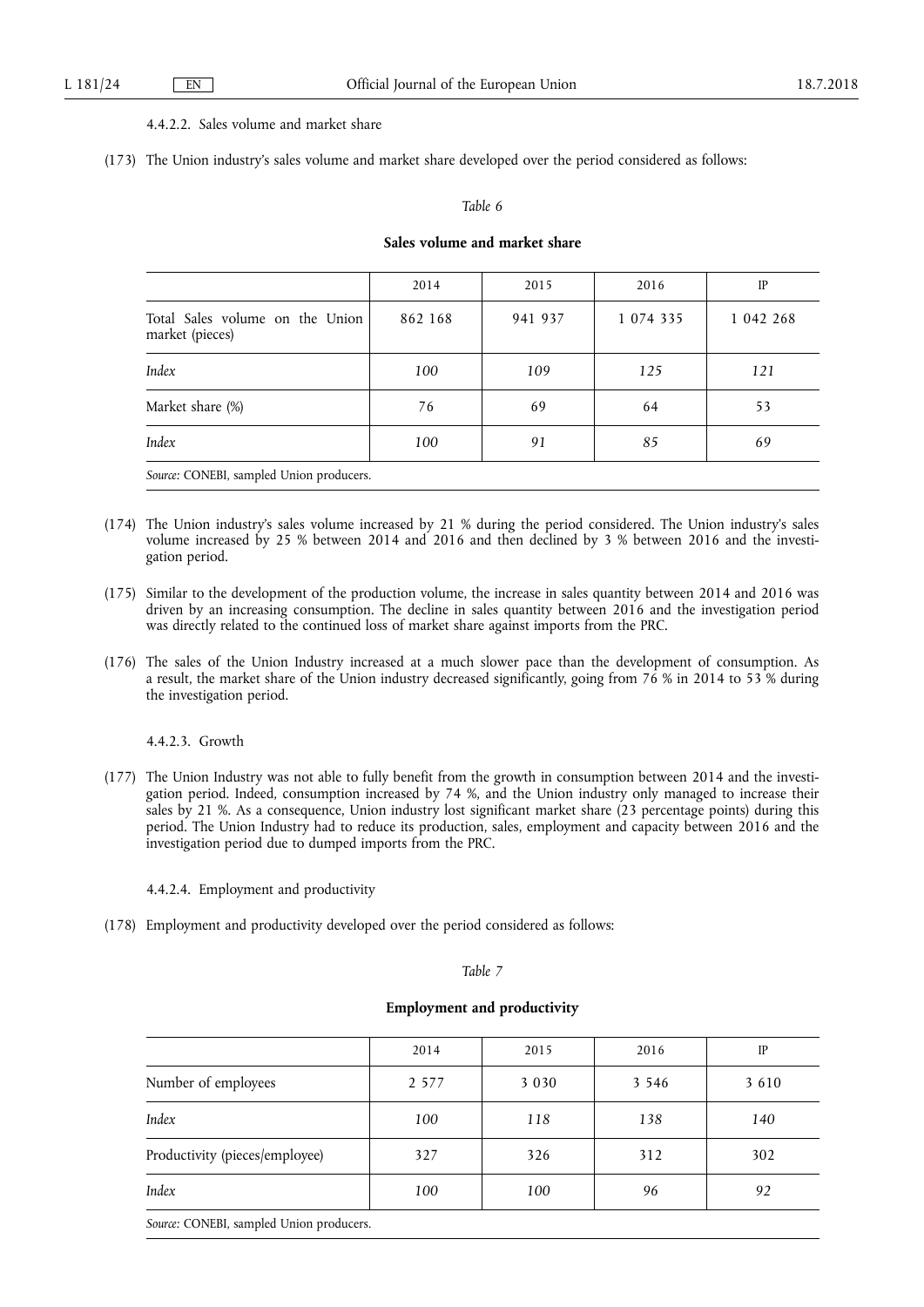- (179) The Union industry increased the level of employment by 40 % over the period considered. Most of this increase occurred between 2014 and 2016. Employment increased by 2 % between 2016 and the investigation period.
- (180) Productivity declined by 8 % as a result of employment increasing at a higher pace than production.

4.4.2.5. Magnitude of the dumping margin and recovery from past dumping

- (181) The impact of the magnitude of the actual margins of dumping on the Union industry was substantial, given the volume and prices of imports from the PRC.
- (182) There is no evidence of past dumping.
	- 4.4.3. *Microeconomic indicators*
	- 4.4.3.1. Prices and factors affecting prices
- (183) The weighted average unit sales prices of the four sampled Union producers to unrelated customers in the Union developed over the period considered as follows:

### *Table 8*

#### **Sales prices in the Union**

|                                                      | 2014    | 2015    | 2016    | IP      |
|------------------------------------------------------|---------|---------|---------|---------|
| Average unit sales price in the<br>Union (EUR/piece) | 1 1 1 2 | 1 1 5 6 | 1 2 3 7 | 1 2 7 6 |
| Index                                                | 100     | 104     | 111     | 115     |
| Unit cost of production (EUR/piece)                  | 1 0 6 8 | 1 1 3 4 | 1 1 7 3 | 1 2 3 4 |
| Index                                                | 100     | 106     | 110     | 116     |
| Source: sampled Union producers.                     |         |         |         |         |

- (184) The average sales prices of the sampled Union producers increased by 15 % over the period considered, in line with the increase in the average cost of production which grew by 16 %.
- (185) Since the average costs and prices are affected by the product mix sold by these producers, this does not mean that the cost and price of a comparable product increased by 16 % during the period considered.

#### 4.4.3.2. Labour costs

(186) The average labour costs of the four sampled Union producers developed over the period considered as follows:

### *Table 9*

## **Average labour costs per employee**

|                                            | 2014   | 2015   | 2016   | IP     |
|--------------------------------------------|--------|--------|--------|--------|
| Average labour costs per employee<br>(EUR) | 38 348 | 37 042 | 34 818 | 34 659 |
| Index                                      | 100    | 97     | 91     | 90     |
| Source: sampled Union producers.           |        |        |        |        |

(187) The average labour cost per employee decreased by 10 % over the period considered due to the increase in the number of factory workers in relation to the increase in the number of staff employed on sales and administrative functions.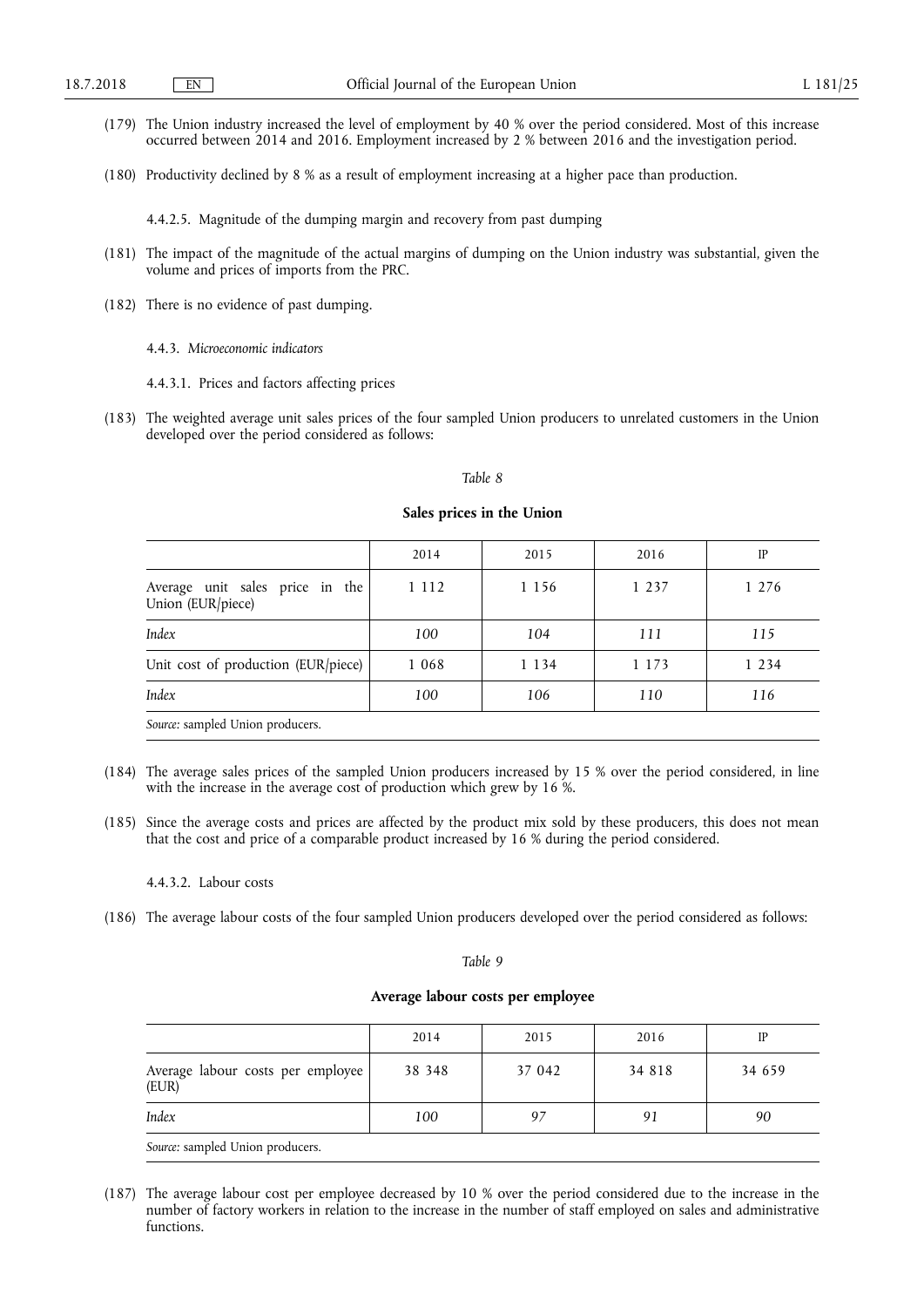## 4.4.3.3. Inventories

(188) Stock levels of the four sampled Union producers developed over the period considered as follows:

## *Table 10*

## **Inventories**

|                                  | 2014   | 2015   | 2016   | IP     |
|----------------------------------|--------|--------|--------|--------|
| Closing stocks (pieces)          | 59 375 | 73 521 | 90 573 | 98 412 |
| Index                            | 100    | 124    | 153    | 166    |
| Source: sampled Union producers. |        |        |        |        |

- (189) The level of closing stocks of the four sampled Union producers increased by 66 % over the period considered.
- (190) It had to be noted that the level of stocks in the investigation period was taken at the end of September when stocks are normally low since it coincides with the end of the selling season. On the contrary, the level of stocks in the other periods was taken at the end of December when it is normal to have high stocks in anticipation of the next selling season.
- (191) The increase in stocks was therefore significant. This was found to be due to the general development of the market and to the fact that while production volumes were kept well below the increase in consumption, the volumes of sales developed even less rapidly than production, generating an accumulation of stocks which is particularly visible at the end of the investigation period.

4.4.3.4. Profitability, cash flow, investments, return on investments and ability to raise capital

(192) Profitability, cash flow, investments and return on investments of the four sampled Union producers developed over the period considered as follows:

| ŒΓ |  |
|----|--|
|    |  |

|                                                                                        | 2014      | 2015       | 2016       | IP            |
|----------------------------------------------------------------------------------------|-----------|------------|------------|---------------|
| Profitability of sales in the Union to<br>unrelated customers (% of sales<br>turnover) | 2,7       | 4,3        | 3,8        | 3,4           |
| Index                                                                                  | 100       | 160        | 142        | 125           |
| Cash flow (EUR)                                                                        | 5 178 860 | $-5433666$ | 17 079 409 | 4 9 5 5 3 9 9 |
| Index                                                                                  | 100       | $-105$     | 330        | 96            |
| Cash flow (% of sales turnover)                                                        | 1,1       | $-1.0$     | 2,5        | 0,6           |
| Index                                                                                  | 100       | $-89$      | 218        | 55            |
| Investments (EUR)                                                                      | 6 775 924 | 17 773 148 | 7 888 936  | 11 965 802    |
| Index                                                                                  | 100       | 262        | 116        | 177           |
| Return on investments (%)                                                              | 18        | 30         | 38         | 37            |
| Index                                                                                  | 100       | 164        | 213        | 203           |
| Source: sampled Union producers.                                                       |           |            |            |               |

## **Profitability, cash flow, investments and return on investments**

<sup>(193)</sup> The Commission established the profitability of the four sampled Union producers by expressing the pre-tax net profit of the sales of the like product to unrelated customers in the Union as a percentage of the turnover of those sales.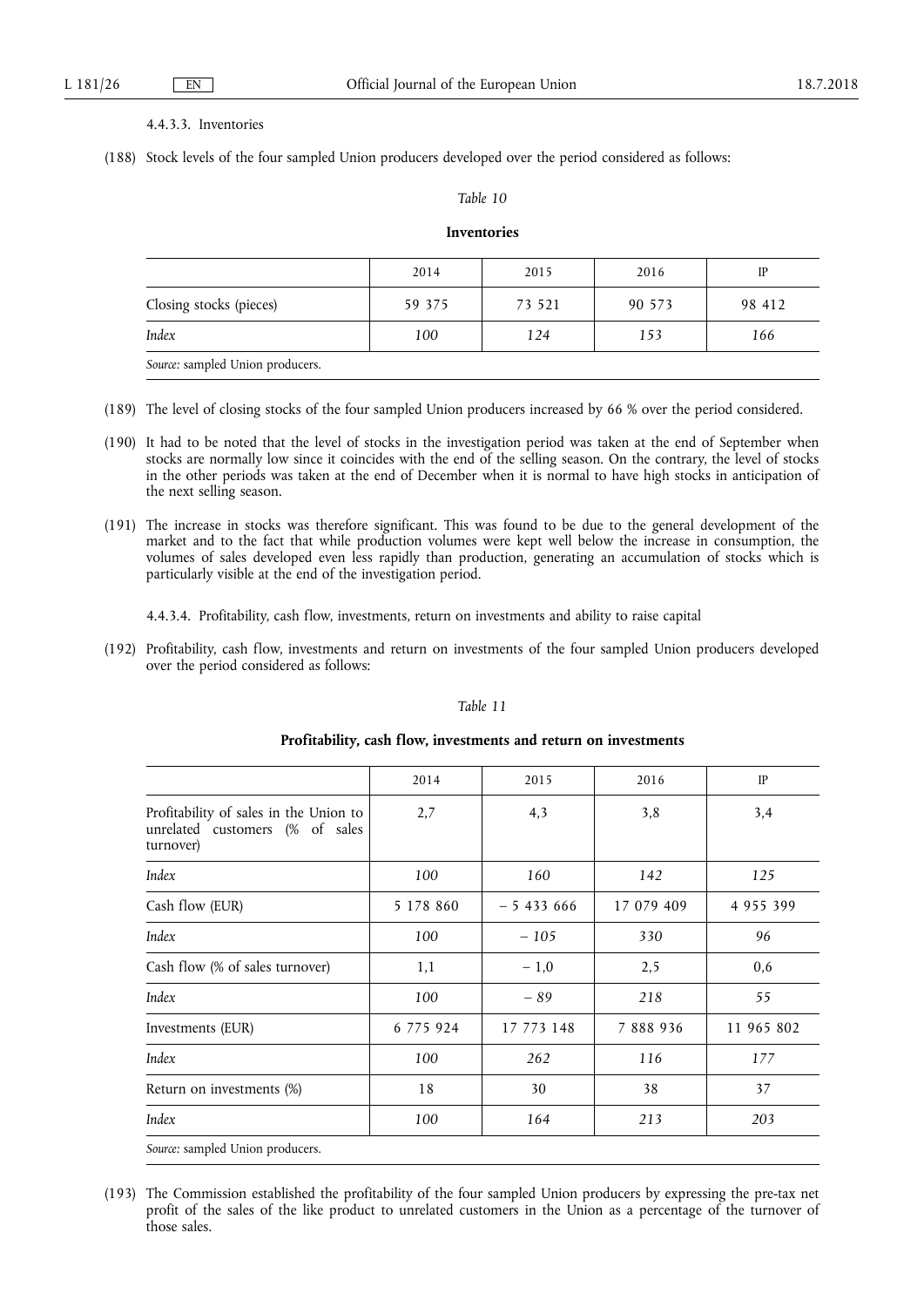- (194) Starting from a low base of 2,7 % in 2014, profits margins eroded from 4,3 % in 2015 to 3,4 % in the investigation period.
- (195) The net cash flow is the ability of the Union producers to self-finance their activities. The cash flow decreased by 4 % over the period considered and turned negative in 2015. It did not cover the investments incurred during the period considered.
- (196) The comparison of the profit margin in percentage of the turnover with the operating cash flow expressed on the same basis shows a very poor conversion of profit to cash flows due to the variation of stocks.
- (197) Investments increased by 77 % during the period considered while representing no more than 2 % of sales.
- (198) The ratio of return of investment increased by 103 % over the period considered. However, while the electric bicycle industry is structurally a cash-intensive business, it requires little assets to operate and those generally already exist from the production of conventional bicycles. In this context, the return on investments is of limited relevance.
- (199) The poor financial performance of the Union Industry in terms of profits and cash flow during the investigation period limited its ability to raise capital.

4.4.4. *Conclusion on injury* 

- (200) Confronted with an accelerating flow of dumped imports from China, the Union Industry was not able to capitalise on the growth of the electric bicycle market. Sales grew by 21 % in the period considered while consumption increased by 74 %. At the same time 23 points of market share were lost, of which 18 % went to Chinese imports having undercut Union industry's prices by 16 % to 43 % in the investigation period.
- (201) The pressure on sales was felt in relation to production, stocks, capacity, capacity utilisation, and employment levels. Production increased broadly at the same rate as consumption between 2014 and 2015 (+ 17 % and + 20 % respectively). However, after 2015, the Union industry was forced to reassess its sales expectations. The trend in production then diverged markedly and increasingly from the general development of the market, with production increasing by 12 percentage points and consumption by 54 percentage points between 2015 and the investigation period.
- (202) Nevertheless, except in 2014, production was systematically higher than sales, leading to a significant increase in stocks. Production capacity, which had increased in line with consumption until 2016, was reduced to stem the deterioration of the capacity utilisation rate which lost 9 percentage points between 2014 and 2016.
- (203) Between 2016 and the investigation period, overall, production declined, stocks were higher after than before the selling season, capacity was reduced, employment stalled while imports from the PRC increased by 155 percentage points.
- (204) The pressure on prices and the inability to seize economies of scale in a nascent market kept the profitability of the Union industry at depressed levels throughout the period considered. This low level of profit and the variation of stocks led to low operating cash flows which were below the level of investment incurred during the period considered and created an additional element of vulnerability for this cash-intensive business strongly dependent on the liquidity provided by banks. Four producers went into bankruptcy during the investigation period.
- (205) The injury indicators for growth, market share, capacity, capacity utilisation, stocks, profit margins, cash flows, and ability to raise capital developed negatively. It was only due to the strong underlying growth in demand that other indicators did not also turn negative.
- (206) On the basis of the above, the Commission concluded at this stage that the Union industry suffered material injury within the meaning of Article 3(5) of the basic Regulation.

## 5. **CAUSATION**

(207) In accordance with Article 3(6) of the basic Regulation, the Commission examined whether the dumped imports from the PRC caused material injury to the Union industry. In accordance with Article 3(7) of the basic Regulation, the Commission also examined whether other known factors could at the same time have injured the Union industry.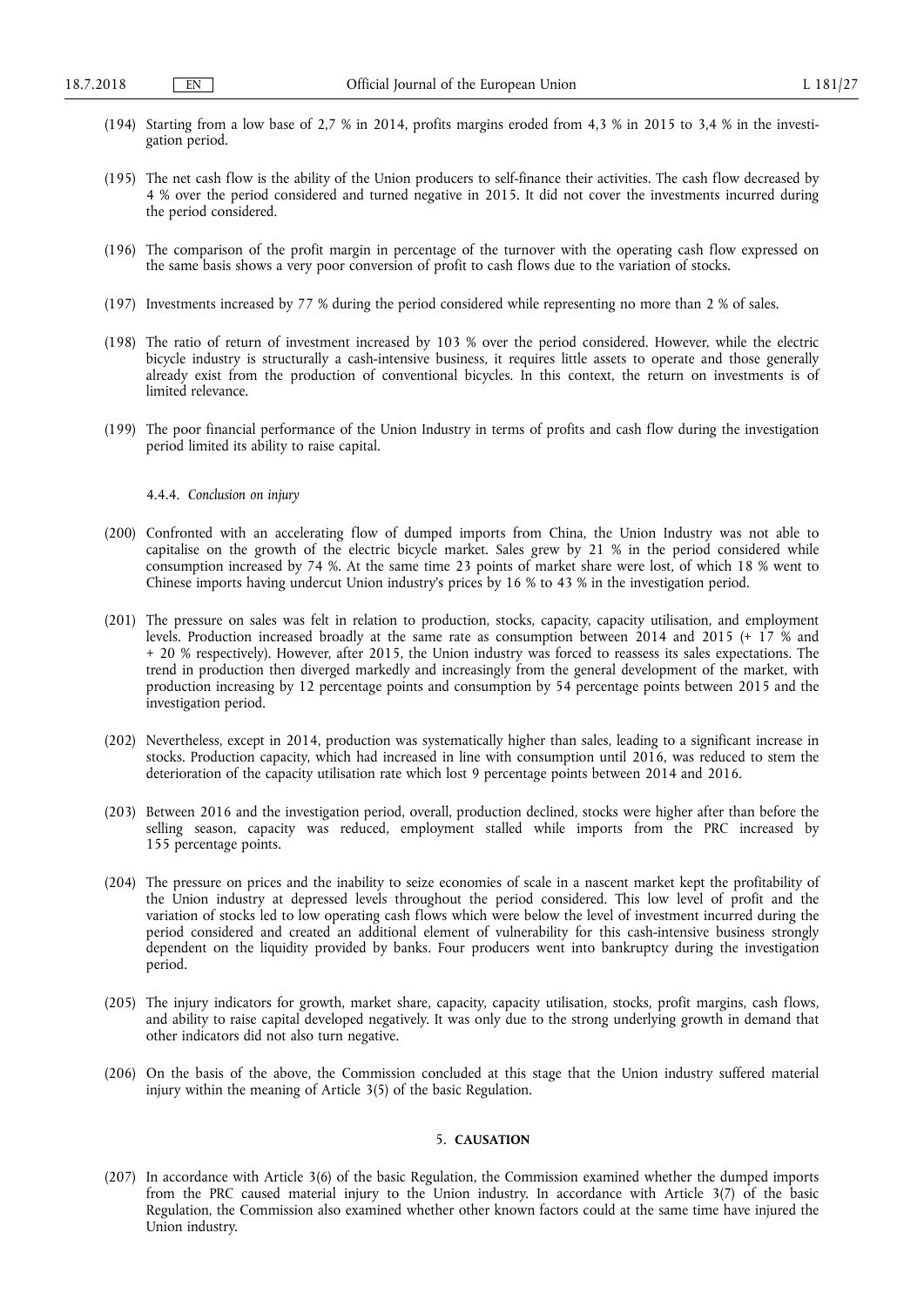(208) The Commission ensured that any possible injury caused by factors other than the dumped imports from the PRC was not attributed to the dumped imports. These factors are: imports from other third countries, export sales performance of the Union producers, and an alleged impact of investment and expansion of capacities.

## 5.1. **Effects of the dumped imports**

(209) Prices of dumped imports from the PRC significantly undercut Union industry prices during the investigation period with undercutting margins ranging from 16,2 % to 43,2 %. During the period considered, the Union Industry lost 23 points of market share in a market growing by 74 % while imports from the PRC increased by 250 % and gained 17 points of market share from 18 % to 35 %. The pressure on prices by dumped imports from the PRC kept profits and cash flows at depressed levels.

## 5.2. **Effects of other factors**

- 5.2.1. *Imports from third countries*
- (210) The volume of imports from other third countries developed over the period considered as follows:

## *Table 12*

| Country     |                     | 2014                    | 2015                    | 2016             | IP               |
|-------------|---------------------|-------------------------|-------------------------|------------------|------------------|
| Taiwan      | Volume (pieces)     | 21 3 3 5                | 43 095                  | 79 312           | 108 817          |
|             | Index               | 100                     | 202                     | 372              | 510              |
|             | Market share (%)    | $\overline{2}$          | $\overline{\mathbf{3}}$ | 5                | 5                |
|             | Average price (EUR) | 622                     | 571                     | 843              | 1 0 1 6          |
|             | Index               | 100                     | 92                      | 135              | 163              |
| Vietnam     | Volume (pieces)     | 37 892                  | 74 259                  | 91 468           | 101 376          |
|             | Index               | 100                     | 196                     | 241              | 268              |
|             | Market share (%)    | $\overline{\mathbf{3}}$ | 5                       | 5                | 5                |
|             | Average price (EUR) | 435                     | 539                     | 542              | 570              |
|             | Index               | 100                     | 124                     | 125              | 131              |
| Switzerland | Volume (pieces)     | 883                     | 14 3 10                 | 30 477           | 28 440           |
|             | Index               | 100                     | 1 621                   | 3 4 5 2          | 3 2 2 1          |
|             | Market share (%)    | $\boldsymbol{0}$        | $\mathbf{1}$            | $\overline{2}$   | $\mathbf{1}$     |
|             | Average price (EUR) | 1 1 4 0                 | 1 3 9 1                 | 1 606            | 1 606            |
|             | Index               | 100                     | 122                     | 141              | 141              |
| Japan       | Volume (pieces)     | 16 994                  | 4 2 1 7                 | 1 6 1 3          | 1 7 1 0          |
|             | Index               | 100                     | 25                      | 9                | 10               |
|             | Market share (%)    | $\mathbf{1}$            | $\boldsymbol{0}$        | $\boldsymbol{0}$ | $\boldsymbol{0}$ |
|             | Average price (EUR) | 1 0 9 8                 | 1 4 0 6                 | 1 687            | 952              |
|             | Index               | 100                     | 128                     | 154              | 87               |

## **Imports from third countries**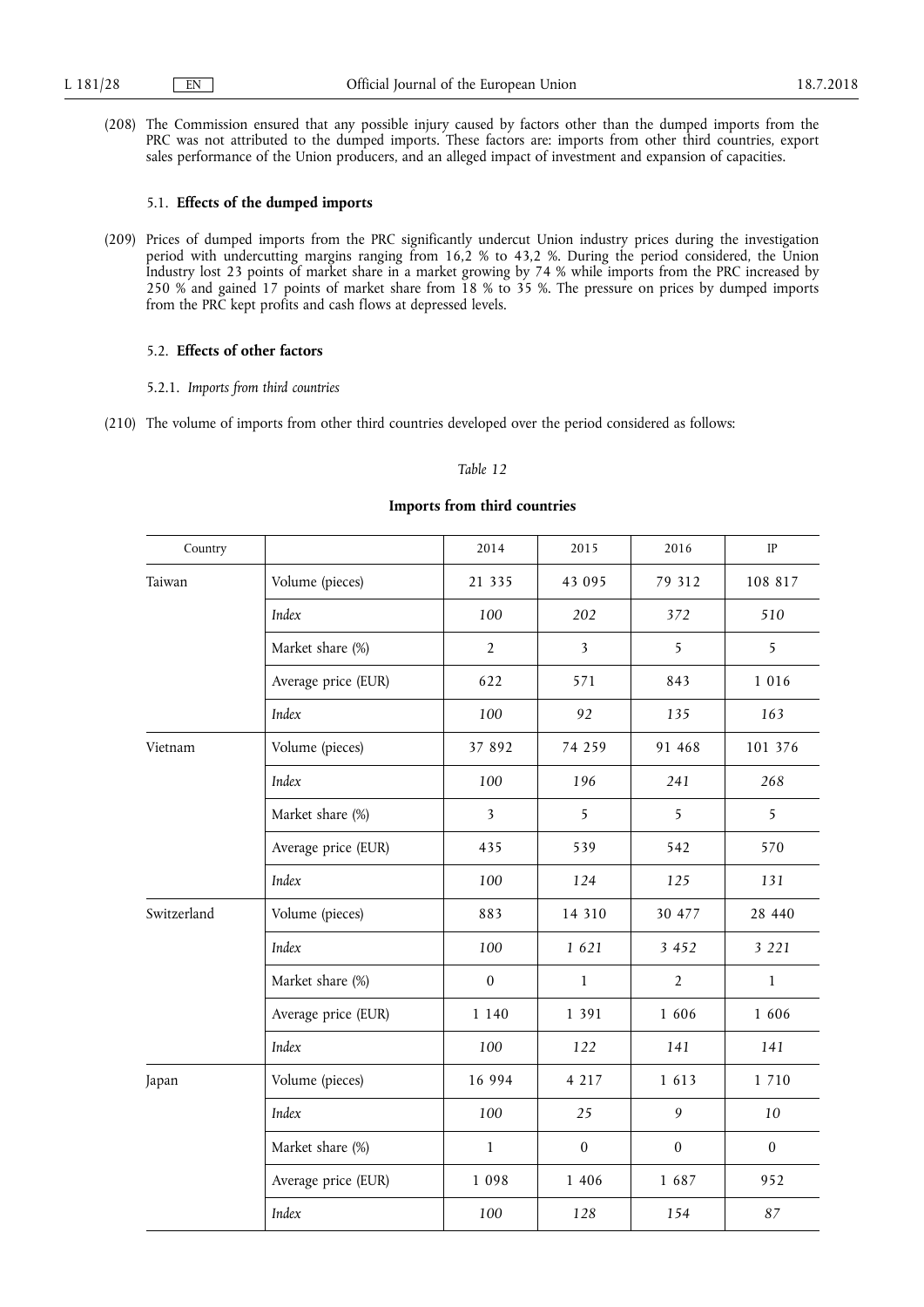| Country                                           |                     | 2014   | 2015    | 2016    | IP      |
|---------------------------------------------------|---------------------|--------|---------|---------|---------|
| Total of all third<br>countries except<br>the PRC | Volume (pieces)     | 77 104 | 135 881 | 202 870 | 240 343 |
|                                                   | Index               | 100    | 176     | 263     | 312     |
|                                                   | Market share (%)    | 7      | 10      | 12      | 12      |
|                                                   | Average price (EUR) | 641    | 666     | 828     | 897     |
|                                                   | Index               | 100    | 104     | 129     | 140     |
| Source: Eurostat.                                 |                     |        |         |         |         |

- (211) The volume of imports from third countries other than the PRC developed strongly, increasing its market share from 7 % in 2014 (77 000 pieces) to 12 % (240 000 in the investigation period). Yet, the pace of increase decelerated when Chinese exporters intensified their activity after 2015.
- (212) These imports originated almost exclusively from Taiwan and Vietnam. Nevertheless, after 2015, the Commission observed a slower increase of imports from Vietnam, which may be explained by the significant and growing price difference with Chinese imports. Likewise, the continued progression of imports from Taiwan occurred on the back of an equally significant increase in prices, which suggests that these imports may have been displaced towards the high end of the market.
- (213) Imports from Taiwan and Vietnam had on average lower prices than the Union Industry. However, given the wide range of prices of electric bicycles, the Commission cannot conclude that these imports undercut Union Industry's prices on a like-for-like basis. In addition, their average prices increased while the average prices of imports from the PRC decreased.
- (214) The difference between the prices of imports of Vietnam and of the Union's Industry's was nevertheless significant and it cannot be excluded that they marginally contributed to the injury. However, imports from Vietnam ceased to win market share after 2015 and their volumes remained small.
- (215) Consequently, the imports from all counties other the PRC did not attenuate the causal link between the dumped imports from the PRC and the injury suffered by the Union industry, and could not have more than a marginal impact on injury.

5.2.2. *Export performance of the Union industry* 

(216) The volume of exports of the four sampled Union producers developed over the period considered as follows:

### *Table 13*

|                                  | 2014    | 2015    | 2016    | IP     |
|----------------------------------|---------|---------|---------|--------|
| Export volume (pieces)           | 5 5 3 9 | 14 5 29 | 24 9 22 | 21 548 |
| Index                            | 100     | 262     | 450     | 389    |
| Average price (EUR)              | 1 570   | 680     | 676     | 907    |
| Index                            | 100     | 43      | 43      | 58     |
| Source: Sampled Union producers. |         |         |         |        |

## **Export performance of the sampled Union producers**

(217) Exports outside the Union by the sampled Union producers were negligible (3 % of total sales volume in the period considered). Even considering the decrease in the average price, the export performance of the Union industry cannot have been a cause of injury.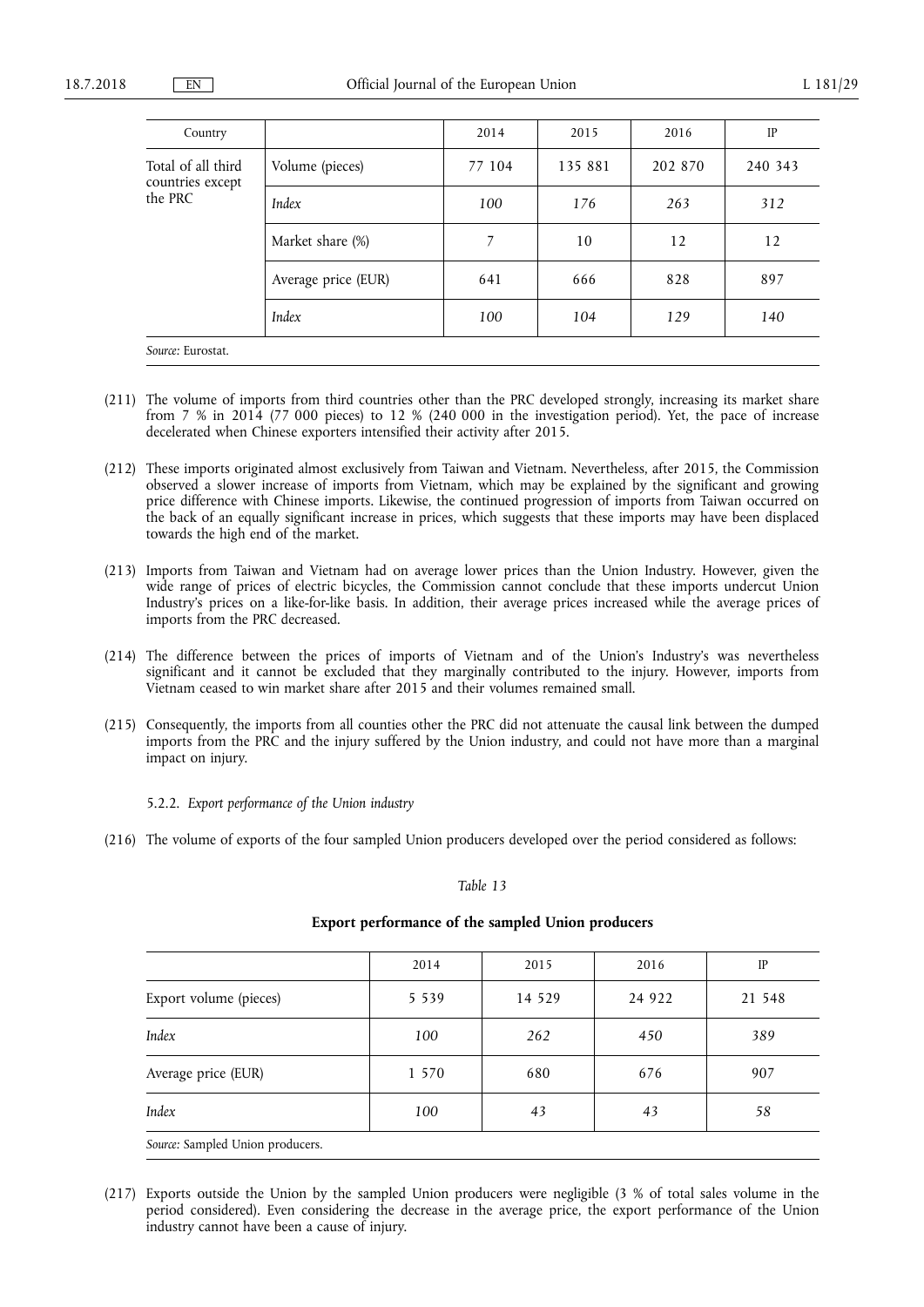#### 5.2.3. *Investment and expansion of capacities*

- (218) The CCCME claimed that the investment in capacity resulted in 2016 in a surplus of production capacity beyond any realistic sales expectations which had the effects of both significantly reducing capacity utilisation and severely impacting profitability.
- (219) The Commission rejected this argument. Firstly, it cannot be said that the investment in capacity was beyond any realistic sales expectations. As shown in Table 5 above, production capacity increased by 300 000 pieces between 2015 and 2016. This was fully in line with the growth in consumption between 2015 and 2016, which was equally 300 000 pieces as shown in Table 2 above. Due to unfair pressure by dumped Chinese imports, the Union industry subsequently reduced their production capacity between 2016 and the investigation period by more than 150 000 pieces, despite a further market growth of more than 300 000 pieces.
- (220) Secondly, the Commission noted that the level of capital expenditure was not high. To the contrary, it stood below 2 % of total turnover over the period considered. The Union Industry converted existing production lines and the increase of capacity was therefore not a major driver of capital expenditures.
- (221) Thirdly, capital expenditures were not taken into account in profitability (except for depreciation and amortisation which did not increase materially) or cash flows (which are at operating level). It was therefore inaccurate to interpret any of these indicators in light of the level of investments.
- (222) Finally, the Commission's indicators showed that the cost of production increased in line with sales prices. As a result, it could not be argued that the increase in capacity had a disproportionate impact on cost of production.

## 5.3. **Conclusion on causation**

- (223) The Commission provisionally established a causal link between the injury suffered by the Union producers and the dumped imports from the PRC.
- (224) The Commission distinguished and separated the effects of all known factors on the situation of the Union industry from the injurious effects of the dumped imports.
- (225) The other identified factors such as imports from other third countries, export sales performance of the Union producers, and an alleged impact of investment and expansion in capacity were provisionally not found to attenuate the causal link, even considering their possible combined effect.
- (226) On the basis of the above, the Commission concluded at this stage that the material injury to the Union industry was caused by the dumped imports from the PRC and the other factors, considered individually or collectively, did not attenuate the causal link between the injury and the dumped imports.

## 6. **UNION INTEREST**

(227) In accordance with Article 21 of the basic Regulation, the Commission examined whether it could clearly conclude that it was not in the Union interest to adopt measures in this case, despite the determination of injurious dumping. The determination of the Union interest was based on an appreciation of all the various interests involved, including those of the Union industry, importers and users.

## 6.1. **Interest of suppliers**

- (228) CONEBI, which brings together national associations representing both bicycles manufacturers and parts suppliers, supported the imposition of measures. However, no supplier individually took position in this investigation.
- (229) According to figures submitted by CONEBI, the bicycle parts (for both conventional and electric bicycles) are manufactured by 424 companies in 19 Members States, employing nearly 21 000 staff, who invested more than EUR 660 millions in manufacturing and innovation in 2016.
- (230) The Commission provisionally concluded that the imposition of an anti-dumping duty would be in the interest of the suppliers of the Union Industry.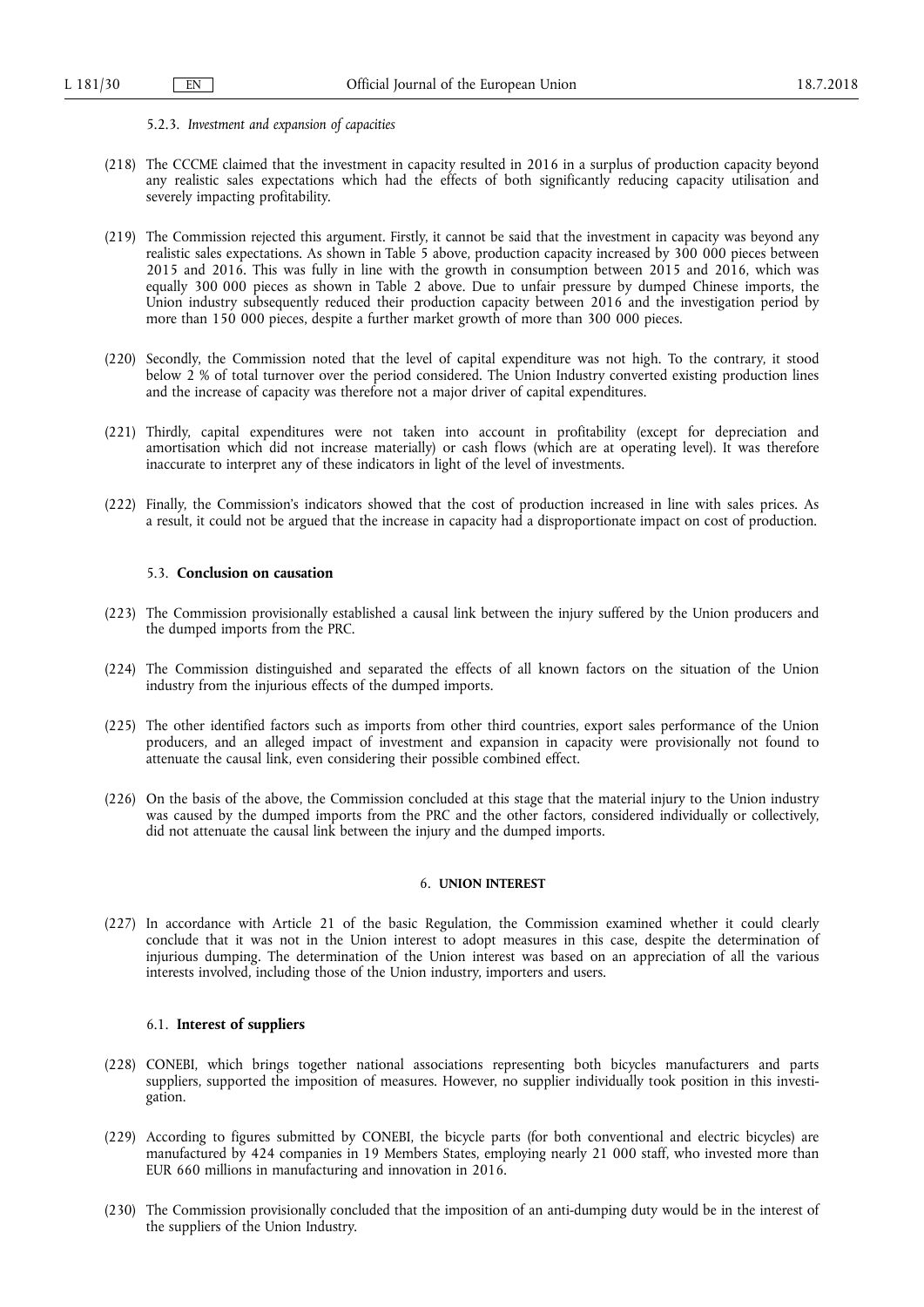### 6.2. **Interest of the Union industry**

- (231) The Union industry is composed of large as well as small and medium-sized companies and employed directly around 3 600 employees spread across twelve Member States during the period considered. Moreover, while the consumption of electric bicycles still represents a small portion of the overall bicycle market, the shift in demand from conventional bicycles to electric bicycles is rapid and poses a structural challenge to maintain the level of activity, value-added and jobs of the entire bicycle industry.
- (232) As demonstrated in section 4.4.4 above, when analysing the development of the injury indicators since the beginning of the period considered, the whole Union industry experienced a deterioration of its situation and was negatively affected by the dumped imports.
- (233) The Commission expects that the imposition of a provisional anti-dumping duty will allow all producers to operate under conditions of fair trade on the Union market. In the absence of measures, a further deterioration of the Union industry's economic and financial situation is very likely.
- (234) The Commission therefore provisionally concluded that the imposition of an anti-dumping duty would be in the interest of the Union industry.

## 6.3. **Interest of unrelated importers**

- (235) The CEIEB came forward to oppose the imposition of measures. It represented twenty-one importers from seven Member States.
- (236) Eleven of the members of the CEIEB had participated in the sampling exercise. In addition, two companies outside of this collective also expressed their disagreement with the imposition of anti-dumping measures. Altogether, the thirteen companies for whom the volume of imports is known represented 10 % of the total imports from the PRC in the investigation period.
- (237) The submissions made by sampled importers showed that the imposition of duties was likely to disrupt at least temporarily their supply chains and threaten their financial position if they were not able to pass on the increased costs related to the duty to their customers.
- (238) The submissions made by the sampled importers also showed that the largest importers had been able to source suitable electric bicycles and/or had potential alternative sources of supply outside the PRC, including the Union industry. These importers employ most of the employees referred to in recital 236.
- (239) The import statistics show that Vietnam and Taiwan provided significant volumes of electric bicycles to European importers. It is also likely that other countries which are well positioned in the manufacturing of conventional bicycles could potentially supply importers.
- (240) In this regard, the Commission notes that the imposition of duties on imports of conventional bicycles from the PRC did not have the effect to close the Union market to imports and on the contrary expanded the number of countries supplying conventional bicycles. On the contrary, in large markets without measures on conventional bicycles from the PRC such as the United States and Japan, imports represented respectively 99 % and 90 % of the market and most of these imports came from the PRC.
- (241) The Commission noted that the bicycle industry consists of more than 450 producers, of which only 37 currently manufacture electric bicycles. In addition, the current manufacturers of electric bicycles supply already a wide range of electric bicycles, and can increase their production capacities in normal market conditions.
- (242) Although the imposition of duties could have an adverse effect on a number of mainly small importers, the negative impact of the imposition of duties could be mitigated by the availability to source suitable bicycles in the Union Industry, in other third countries, and in the PRC at fair prices.
- (243) The Commission therefore concluded that the imposition of duties was not in the interest of the importers, but that the likely negative effect on importers did not outweigh the positive effect of measures on the Union industry.

### 6.4. **Interest of users**

(244) The European Cyclists' Federation ('ECF') came forward in this investigation. The ECF represents associations and federations of cyclists. The ECF submitted that the price is not the determining factor in whether people cycle more or less and provided evidence that countries where people cycle more are the countries where bicycles and electric bicycles cost more.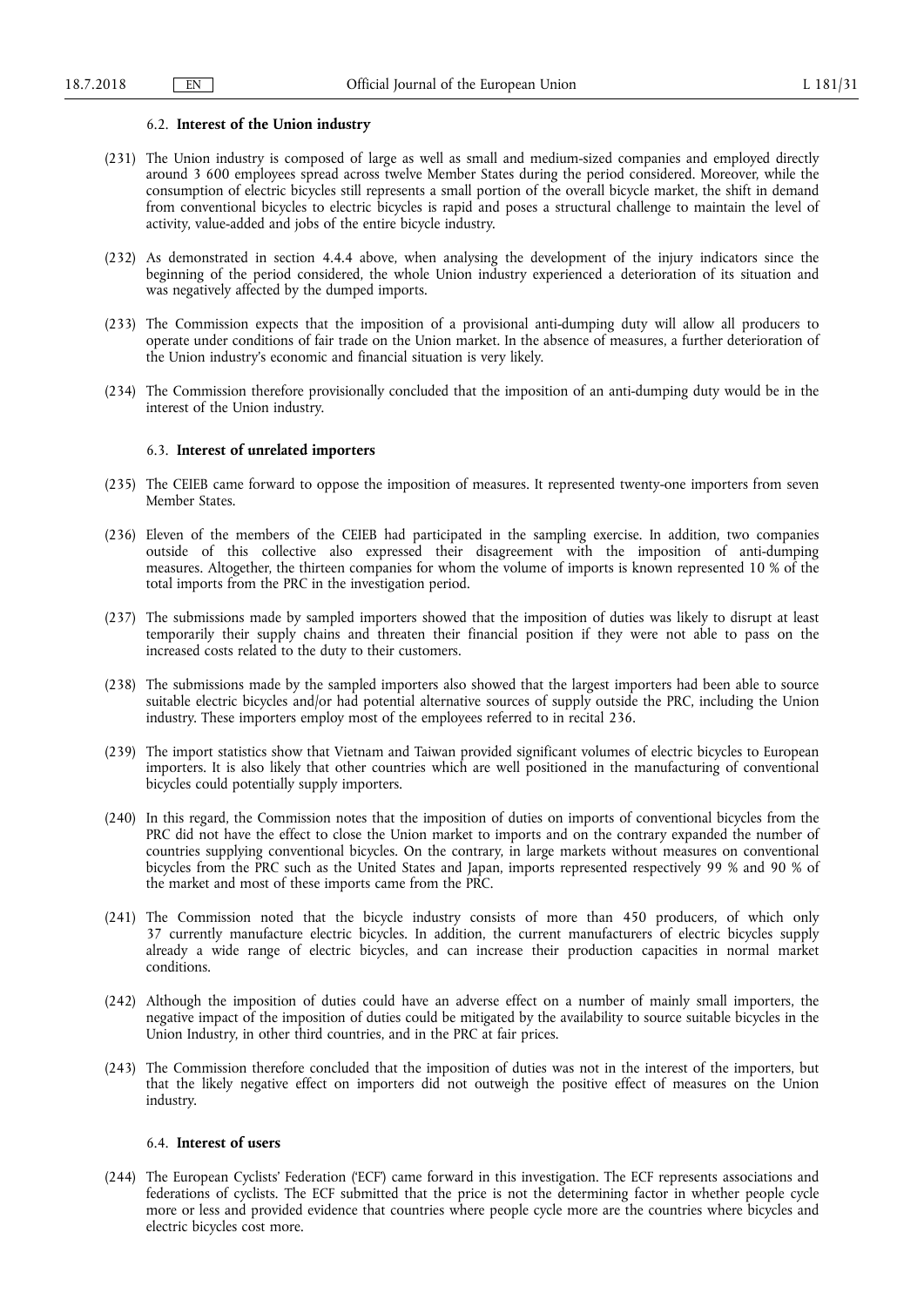- (245) This pattern was corroborated by a submission made by the collective of importers opposing the measures which showed that the countries with the fastest rates of adoption of electric bicycles were the countries where electric bicycles were on average the most expensive.
- (246) The collective of importers also submitted that there was a strong link between the prices of electric bicycles, the national cycling culture, the quality of infrastructures and ultimately the adoption of electric bicycles.
- (247) The ECF is supportive of market conditions which foster quality, innovation and services. As such, if dumping was established, ECF claimed that it would play a negative role in the development of electric bicycles and as a consequence on the transition to a greener Europe offering more effective mobility to its citizens.
- (248) On the other hand, the collective of importers opposing the imposition of measures submitted that measures would prevent Chinese producers to supply the low-end as well as developing mid- and high-range products, which would result in reduced competition. Since the Union industry allegedly to a large extent is active in the mid- and high-range segments, this in turn would bring a reduction of choice and higher prices for the European consumers.
- (249) The investigation has shown that the Union industry is active in all segments of the market, including entry-level products. It is expected that the measures will amplify and diversify the supply of electric bicycles by restoring competition on a level playing field. It is recalled that the imposition of measures on conventional bicycles did not reduce the consumer choice, but increased the diversity of suppliers and of their countries of origins. The argument was therefore found to be unsubstantiated and had to be rejected.
- (250) Whilst the imposition of measures is expected to restore market prices which are *de facto* higher than dumped prices, price is one factor guiding consumer choices and the likely impact on prices for consumers has to be balanced by a cost-benefit comparison with alternatives to electric bicycles such as cars, motorcycles or scooters.
- (251) The Commission found that the interest of the consumer cannot be reduced to the price impact of bringing imports from the PRC to non-injurious levels. On the contrary, there is evidence that consumer choice is driven by other factors such as variety, quality, innovation, and service which can only be achieved under normal market conditions with fair and open competition.
- (252) The Commission therefore concluded that the measures would not unduly affect the situation of consumers and would contribute to the sustainable development of electric bicycles in Europe and its wider benefits to society in terms of protection of the environment and improved mobility.

## 6.5. **Interest of other parties**

(253) Lastly, the European Trade Union industriAll came forward to express concerns on the negative impact of the dumped imports on the state of the Union Industry and its support of measures to ensure a level playing field and continued strong Union employment.

## 6.6. **Conclusion on Union interest**

- (254) Although an adverse effect of the measures on small importers of the product concerned and on prices to consumers could not be ruled out, it does not outweigh the benefits to suppliers, the union industry and consumers.
- (255) On the basis of the above, the Commission concluded that there were no compelling reasons that it was not in the Union interest to impose provisional measures on imports of the product concerned originating in the PRC at this stage of the investigation.

### 7. **PROVISIONAL ANTI-DUMPING MEASURES**

(256) On the basis of the conclusions reached by the Commission on dumping, injury, causation and Union interest, provisional measures should be imposed to prevent further injury being caused to the Union industry by the dumped Chinese imports.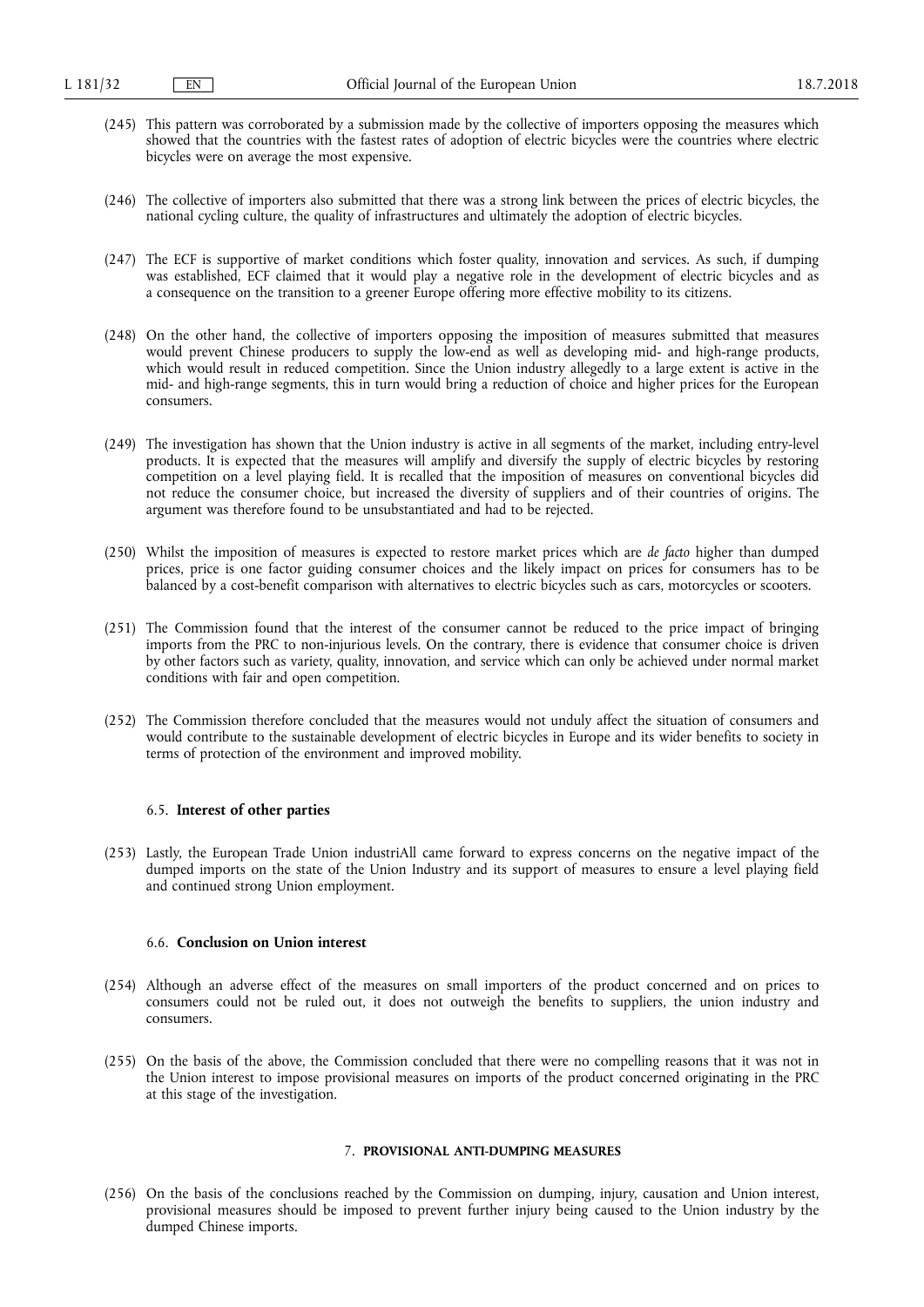### 7.1. **Injury elimination level**

- (257) To determine the level of the measures, the Commission first established the amount of duty necessary to eliminate the injury suffered by the Union industry.
- (258) The injury would be eliminated if the Union industry was able to cover its costs of production and to obtain a profit before tax on sales of the like product in the Union market that could be reasonably achieved under normal conditions of competition by an industry of this type in the sector, namely in the absence of dumped imports.
- (259) To establish this profit that could be reasonably achieved under normal conditions of competition, the Commission considered the profits made on the sales to unrelated customers, which are used for the purpose of determining the injury elimination level.
- (260) The target profit was provisionally set at 4,3 % which is the highest average profit margin of the Union industry during the period considered. The sampled Union producers were not in a position to provide a profit margin for the manufacturing of electric bicycles before 2014.
- (261) The Commission then determined the injury elimination level on the basis of a comparison of the weighted average import price of the cooperating sampled exporting producers in the PRC, duly adjusted for importation costs and customs duties, as established for the price undercutting calculations, with the weighted average noninjurious price of the like product sold by the sampled Union producers on the Union market during the investigation period. Any difference resulting from this comparison was expressed as a percentage of the weighted average CIF import value.
- (262) The injury elimination level for 'other cooperating companies' and for 'all other companies' is defined in the same manner as the dumping margin for these companies (see recitals 123 to 127).

## 7.2. **Provisional measures**

- (263) Provisional anti-dumping measures should be imposed on imports of electric bicycles originating in the PRC in accordance with the lesser duty rule in Article 7(2) of the basic Regulation. The Commission compared the injury elimination levels and the dumping margins. The amount of the duty should be set at the level of the lower of the dumping margin and the injury elimination levels.
- (264) On the basis of the above, the provisional anti-dumping duty rates, expressed on the CIF Union border price, customs duty unpaid, should be as follows:

| Company                                                                          | Dumping margin | Injury elimination<br>level | Provisional anti-<br>dumping duty |
|----------------------------------------------------------------------------------|----------------|-----------------------------|-----------------------------------|
| Bodo Vehicle Group Co., Ltd                                                      | 90,6 %         | 77,6 %                      | 77,6 %                            |
| Giant Electric Vehicle (Kunshan) Co., Ltd                                        | 34,6 %         | 27.5 %                      | 27,5 %                            |
| Jinhua Vision Industry Co., Ltd and Yongkang<br>Hulong Electric Vehicle Co., Ltd | 42.8 %         | 21,8 %                      | 21.8 %                            |
| Suzhou Rununion Motivity Co., Ltd                                                | 106,4 %        | 83.6 %                      | 83.6 %                            |
| Cooperating exporting producers not sampled<br>(see Annex)                       | 51,0 %         | 37,0 %                      | 37,0 %                            |
| All other companies                                                              | 106,4 %        | 83.6 %                      | 83.6 %                            |

- (265) The Commission made imports of the product concerned subject to registration by the registration Regulation in view of the possible retroactive application of any anti-dumping and countervailing measures under Article 14(5) of the basic Regulation and Article 24(5) of the basic anti-subsidy Regulation.
- (266) As far as the current anti-dumping investigation is concerned, and in view of the above findings, the registration of imports for the purpose of the anti-dumping investigation pursuant to Article 14(5) of the basic Regulation should be discontinued.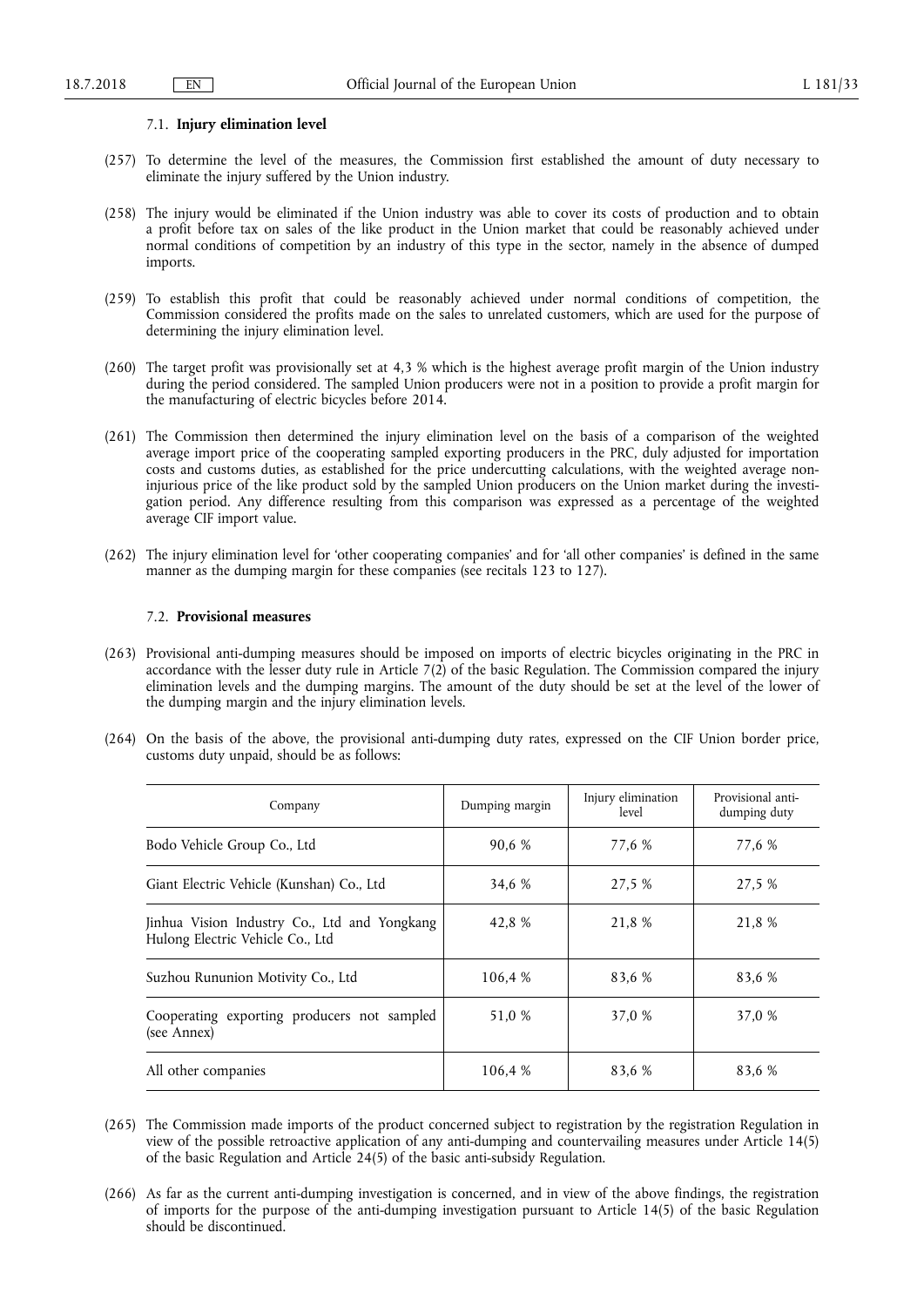- (267) Regarding the parallel anti-subsidy investigation, the registration of imports of the product concerned pursuant to Article 24(5) of the basic anti-subsidy Regulation should continue.
- (268) No decision on a possible retroactive application of anti-dumping measures can be taken at this stage of the proceeding.
- (269) The individual company anti-dumping duty rates specified in this Regulation were established on the basis of the findings of this investigation. Therefore, they reflected the situation found during this investigation with respect to these companies. These duty rates are exclusively applicable to imports of the product concerned originating in the PRC and produced by the named legal entities. Imports of the product concerned produced by any other company not specifically mentioned in the operative part of this Regulation, including entities related to those specifically mentioned, should be subject to the duty rate applicable to 'all other companies'. They should not be subject to any of the individual anti-dumping duty rates.
- (270) A company may request the application of these individual anti-dumping duty rates if it changes subsequently the name of its entity. The request must be addressed to the Commission ( 1 ). The request must contain all the relevant information enabling to demonstrate that the change does not affect the right of the company to benefit from the duty rate which applies to it. If the change of name of the company does not affect its right to benefit from the duty rate which applies to it, a notice informing about the change of name will be published in the *Official Journal of the European Union*.
- (271) To ensure a proper enforcement of the anti-dumping duties, the anti-dumping duty for all other companies should apply not only to the non-cooperating exporting producers in this investigation, but to the producers which did not have exports to the Union during the investigation period.

### 8. **FINAL PROVISIONS**

- (272) In the interests of sound administration, the Commission invited interested parties to submit written comments and/or to request a hearing with the Commission and/or the Hearing Officer in trade proceedings within a fixed deadline.
- (273) The findings concerning the imposition of provisional duties are provisional and may be amended at the definitive stage of the investigation,

HAS ADOPTED THIS REGULATION:

## *Article 1*

1. A provisional anti-dumping duty is imposed on imports of cycles, with pedal assistance, with an auxiliary electric motor, originating in the People's Republic of China, currently falling within CN codes 8711 60 10 and ex 8711 60 90 (TARIC code 8711 60 90 10).

2. The rates of the provisional anti-dumping duty applicable to the net, free-at-Union-frontier price, before duty, of the product described in paragraph 1 and produced by the companies listed below shall be as follows:

| Company                                                                            | Provisional anti-dumping duty | TARIC additional code |
|------------------------------------------------------------------------------------|-------------------------------|-----------------------|
| Bodo Vehicle Group Co., Ltd                                                        | 77,6 %                        | C <sub>382</sub>      |
| Giant Electric Vehicle (Kunshan) Co., Ltd                                          | 27.5 %                        | C <sub>383</sub>      |
| Jinhua Vision Industry Co., Ltd and Yongkang Hulong Elec-<br>tric Vehicle Co., Ltd | 21,8 %                        | C <sub>384</sub>      |
| Suzhou Rununion Motivity Co., Ltd                                                  | 83.6 %                        | C <sub>3</sub> 85     |
| Other cooperating exporting producers listed in Annex                              | 37,0 %                        | See Annex             |
| All other companies                                                                | 83,6 %                        | C999                  |

( 1 ) European Commission, Directorate-General for Trade, Directorate H, Rue de la Loi 170, 1040 Brussels, Belgium.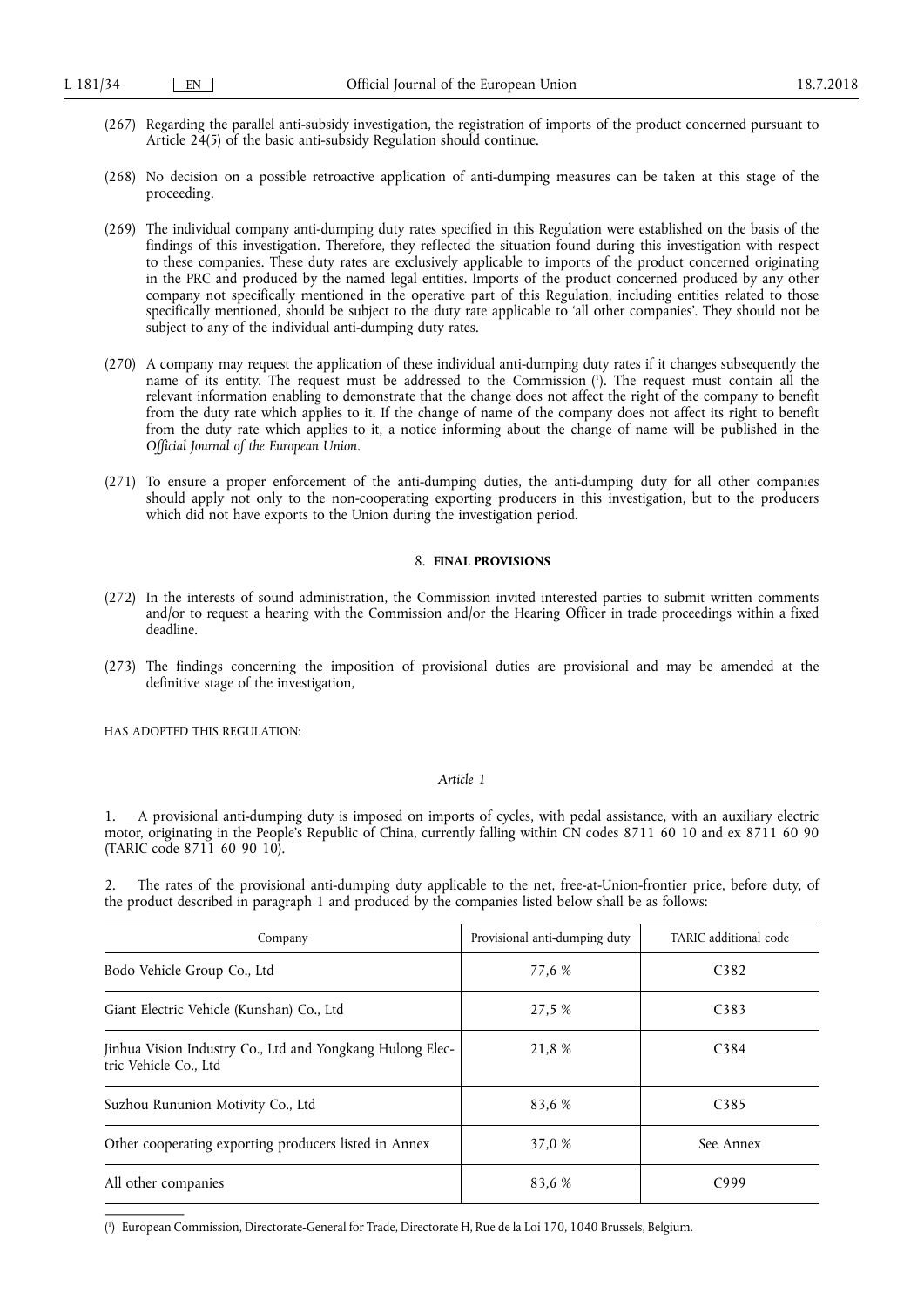3. The application of the individual duty rates specified for the companies mentioned in paragraph 2 shall be conditional upon presentation to the Member States' customs authorities of a valid commercial invoice, on which shall appear a declaration dated and signed by an official of the entity issuing such invoice, identified by his/her name and function, drafted as follows: '*I, the undersigned, certify that the electric cycles sold for export to the European Union covered by this invoice was manufactured by (company name and address) (TARIC additional code) in the People's Republic of China. I declare that the information provided in this invoice is complete and correct*.' If no such invoice is presented, the duty applicable to all other companies shall apply.

4. The release for free circulation in the Union of the product referred to in paragraph 1 shall be subject to the provision of a security deposit equivalent to the amount of the provisional duty.

5. Unless otherwise specified, the relevant provisions in force concerning customs duties shall apply.

## *Article 2*

1. Within 25 calendar days of the date of entry into force of this Regulation, interested parties may:

(a) Request disclosure of the essential facts and considerations on the basis of which this Regulation was adopted;

(b) Submit their written comments to the Commission; and

(c) Request a hearing with the Commission and/or the Hearing Officer in trade proceedings.

2. Within 25 calendar days of the date of entry into force of this Regulation, the parties referred to in Article 21(4) of Regulation (EU) 2016/1036 may comment on the application of the provisional measures.

## *Article 3*

In Article 1 of Implementing Regulation (EU) 2018/671, paragraph 1 is replaced by the following:

The customs authorities are hereby directed, pursuant to Article 24(5) of Regulation (EU) 2016/1037, to take the appropriate steps to register imports into the Union of cycles, with pedal assistance, with an auxiliary electric motor, currently falling within CN codes 8711 60 10 and ex 8711 60 90 (TARIC code 8711 60 90 10) and originating in the People's Republic of China.'

### *Article 4*

This Regulation shall enter into force on the day following that of its publication in the *Official Journal of the European Union*.

Article 1 shall apply for a period of six months.

This Regulation shall be binding in its entirety and directly applicable in all Member States.

Done at Brussels, 17 July 2018.

*For the Commission The President*  Jean-Claude JUNCKER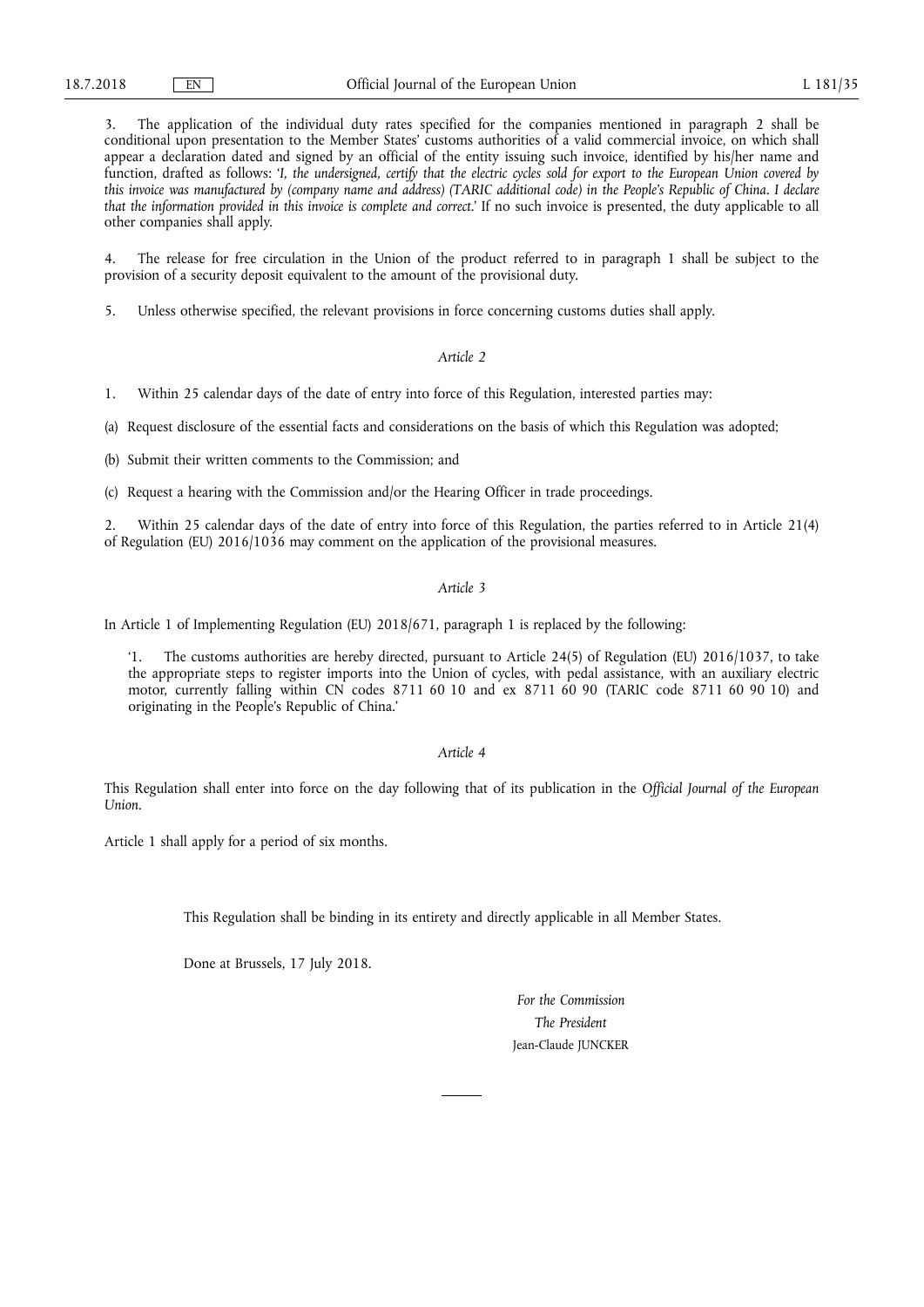# *ANNEX*

| Company Name                                                                       | Province  | TARIC additional code |
|------------------------------------------------------------------------------------|-----------|-----------------------|
| Acetrikes Bicycles (Taicang) Co., Ltd                                              | Jiangsu   | C386                  |
| Active Cycles Co., Ltd                                                             | Jiangsu   | C387                  |
| Aigeni Technology Co., Ltd                                                         | Jiangsu   | C388                  |
| Aima Technology Group Co., Ltd                                                     | Tianjin   | C389                  |
| Alco Electronics (Dongguan) Limited                                                | Guangdong | C390                  |
| Beijing Tsinova Technology Co., Ltd                                                | Beijing   | C391                  |
| Changzhou Airwheel Technology Co., Ltd                                             | Jiangsu   | C392                  |
| Changzhou Bisek Cycle Co., Ltd                                                     | Jiangsu   | C393                  |
| Changzhou Hj Pedal Co., Ltd                                                        | Jiangsu   | C394                  |
| Changzhou Rich Vehicle Technology Co., Ltd                                         | Jiangsu   | C395                  |
| Changzhou Ristar Cycle Co., Ltd                                                    | Jiangsu   | C396                  |
| Changzhou Sobowo Vehicle Co., Ltd                                                  | Jiangsu   | C <sub>397</sub>      |
| Changzhou Steamoon Intelligent Technology Co., Ltd                                 | Jiangsu   | C398                  |
| Cutting Edge Power Vehicle Int'l TJ Co., Ltd                                       | Tianjin   | C399                  |
| Cycleman E-Vehicle Ltd,. Co.                                                       | Jiangsu   | C400                  |
| Dongguan Benling Vehicle Technology Co., Ltd                                       | Guangdong | C <sub>401</sub>      |
| Dongguan Honglin Industrial Co., Ltd and Melton Industrial (Dong Guan)<br>Co., Ltd | Guangdong | C402                  |
| Eco International Elebike Co., Ltd                                                 | Jiangsu   | C403                  |
| Everestt International Industries Ltd                                              | Jiangsu   | C404                  |
| Foshan Lano Bike Co., Ltd                                                          | Guangdong | C405                  |
| Foshan Zenith Sports Co., Ltd                                                      | Guangdong | C406                  |
| Geoby Advance Technology Co., Ltd                                                  | Jiangsu   | C407                  |
| Guangdong Commercial Trading Imp. & Exp. Corp., Ltd                                | Guangdong | C408                  |
| Guangdong Shunde Junhao Science & Technology Development Co., Ltd                  | Guangdong | C409                  |
| Guangzhou Symbol Bicycle Co., Ltd                                                  | Guangzhou | C410                  |
| Hangzhou Fanzhou Technology Co., Ltd                                               | Zhejiang  | C411                  |
| Hangzhou Morakot E-Bike Manufacture Co., Ltd                                       | Zhejiang  | C412                  |
| Hangzhou TOP Mechanical And Electrical Technology, Co. Ltd                         | Zhejiang  | C413                  |
| Hua Chin Bicycle & Fitness (H.Z.) Co., Ltd                                         | Guangdong | C414                  |
| Jiangsu Imi Electric Vehicle Technology Co., Ltd                                   | Jiangsu   | C415                  |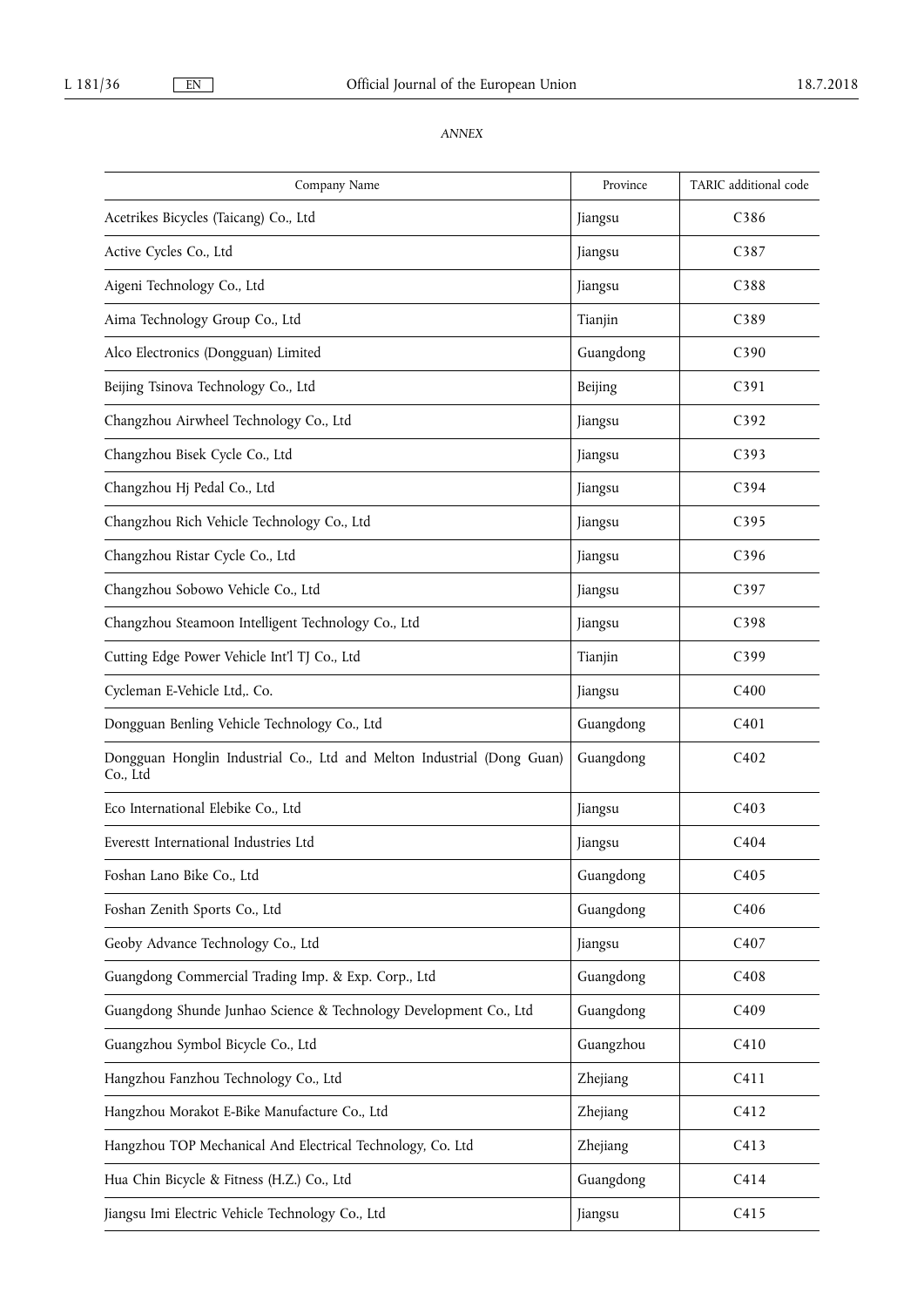| Company Name                                            | Province  | TARIC additional code |
|---------------------------------------------------------|-----------|-----------------------|
| Jiangsu Lvneng Electrical Bicycle Technology Co., Ltd   | Jiangsu   | C416                  |
| Jiangsu Stareyes Bicycle Industrial Co., Ltd            | Jiangsu   | C417                  |
| Jiaxing Onway Ev Tech Co., Ltd                          | Zhejiang  | C418                  |
| Jinhua Enjoycare Motive Technology Co., Ltd             | Zhejiang  | C419                  |
| Jinhua Feirui Vehicle Co., Ltd                          | Zhejiang  | C420                  |
| Jinhua Jobo Technology Co., Ltd                         | Zhejiang  | C421                  |
| Jinhua Suntide Vehicle Co., Ltd                         | Zhejiang  | C422                  |
| Jinhua Yifei Electric Science And Technology Co., Ltd   | Zhejiang  | C423                  |
| Jinhua Zodin E-Vehicle Co., Ltd                         | Zhejiang  | C424                  |
| Kenstone Metal (Kunshan) Co., Ltd                       | Jiangsu   | C425                  |
| Komda Industrial (Dongguan) Co., Ltd                    | Guangdong | C426                  |
| Kunshan Sevenone Cycle Co., Ltd                         | Jiangsu   | C427                  |
| Nanjing Jincheng Machinery Co., Ltd                     | Jiangsu   | C428                  |
| Nantong Tianyuan Automatic Vehicle Co., Ltd             | Jiangsu   | C429                  |
| Ningbo Bestar Co., Ltd                                  | Zhejiang  | C430                  |
| Ningbo Lvkang Vehicle Co., Ltd                          | Zhejiang  | C431                  |
| Ningbo Nanyang Vehicle Co., Ltd                         | Zhejiang  | C432                  |
| Ningbo Oner Bike Co., Ltd                               | Zhejiang  | C433                  |
| Ningbo Pugonying Vehicle Technology Co., Ltd            | Zhejiang  | C434                  |
| Ningbo Roadsan New Energy Technology Co., Ltd           | Zhejiang  | C435                  |
| Ningbo Shenchima Vehicle Industry Co., Ltd              | Zhejiang  | C436                  |
| Ningbo Zixin Bicycle Industry Co., Ltd                  | Zhejiang  | C437                  |
| Pronordic E-Bikes Limited Company                       | Jiangsu   | C438                  |
| Shandong Eco Friendly Technology Co., Ltd               | Shandong  | C439                  |
| Shanghai Promising Int'l Trade & Logistics Co., Ltd     | Shanghai  | C440                  |
| Shenzhen SanDin Cycle Co., Ltd                          | Guangdong | C441                  |
| Shenzhen Shenling Car Co., Ltd                          | Guangdong | C442                  |
| Sino Lithium (Suzhou) Electric Technology Co., Ltd      | Jiangsu   | C443                  |
| Skyland Sport Tech Co., Ltd                             | Tianjin   | C444                  |
| Suzhou Dynavolt Intelligent Vehicle Technology Co., Ltd | Jiangsu   | C445                  |
| Suzhou Guoxin Group Fengyuan Imp & Exp. Co., Ltd        | Jiangsu   | C446                  |
| Suzhou Joydeer E-Bicycle Co., Ltd                       | Jiangsu   | C447                  |
| Taioku Manufacturing (Jiangsu) Co., Ltd                 | Jiangsu   | C448                  |